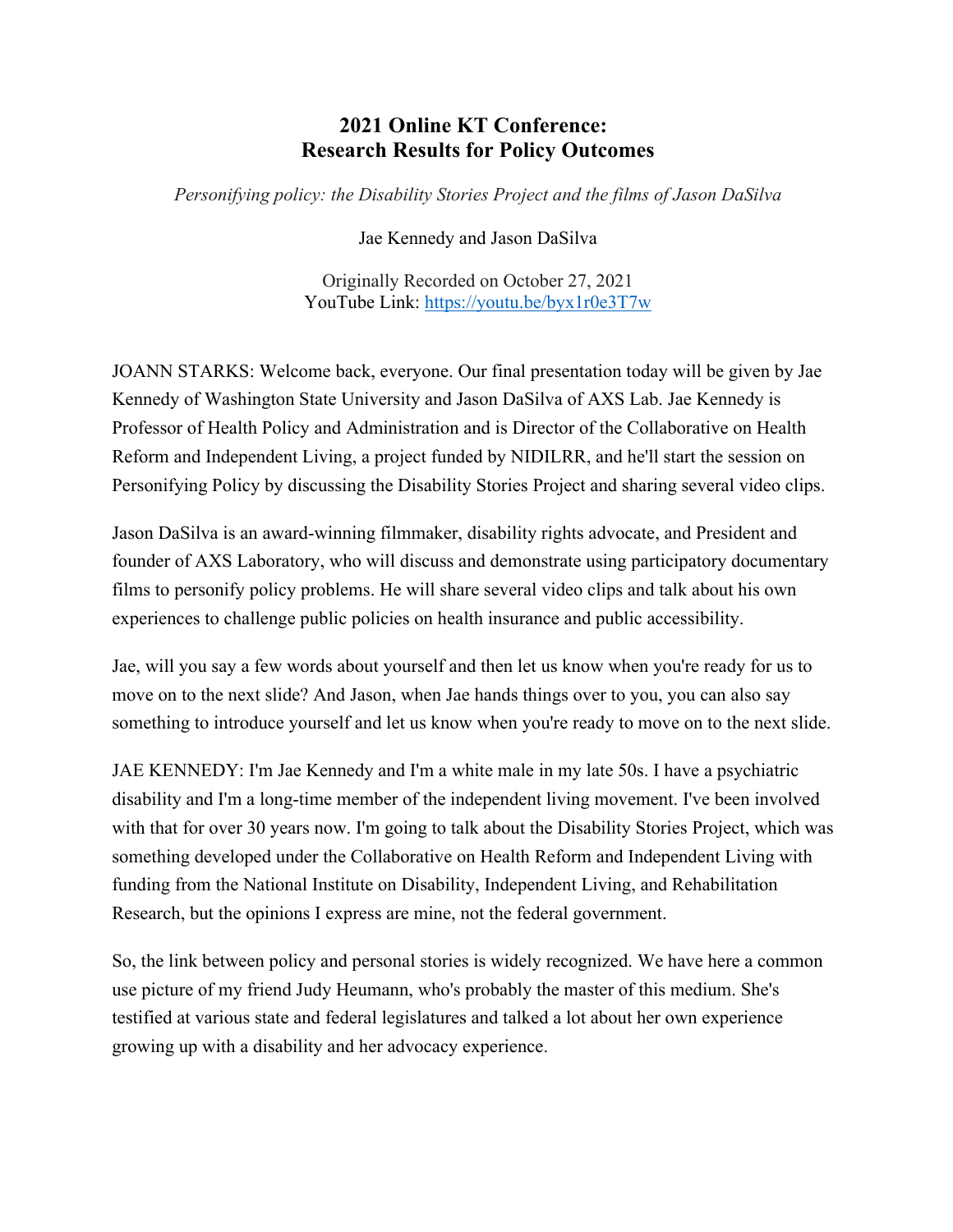And these kinds of stories are arguably even more important now because politics in the US has gotten so polarized. And by letting individual people talk about their own experiences to illustrate broader policy points, you can sometimes get past ideological blinders and encourage empathy and personal insight from policy makers and other stakeholder groups.

Public hearings have been a big part of functioning democracies for hundreds of years. Constituents deserve the opportunity to speak and be heard, but people with disabilities often face a variety of barriers to participation, including just standard discrimination and ableism.

So, the Disability Stories Project was an attempt to come up with a more accessible alternative to all these big statistical analyses we were doing and journal articles we were publishing. NIDILRR encourages knowledge dissemination in multiple formats, and we thought that this might be a more appropriate venue for bringing in people with disabilities and sharing their experiences rather than looking at just numbers.

So, the CHRIL was intended to provide disability stakeholders with accurate, accessible, and actionable information about how changes in policy affected community living and integration of working age adults with disabilities. And I spend a lot of time working with disability advocates, and there's some extraordinarily articulate and competent folks that are able to talk about all of the issues in a very personal way. So, I tried to recruit some for this project.

So, if you Google disability stories, you'll get a whole bunch of little personal interest kinds of newspaper articles and magazine articles. And a lot of these are what Stella Young would describe as inspiration porn. This is a term she came up with, where people with disabilities and something that some of their experiences are really transformed into inspirational materials to make people without disabilities feel better about themselves.

A young woman in a South Carolina Center for Independent Living defined three different kinds of inspiration porn. One is when people with disabilities receive praise for participating in a quote "normal activity" like joining the school football team or being invited to homecoming by a person without a disability. Another type is when a person with a disability overcomes something in order to participate in a specific activity. And the third example in this genre is when a person with a disability receives assistance from a person without a disability, and the person without a disability is glorified for this service to humanity. For example, when a celebrity goes to visit a child with a disability in the hospital or in a school setting.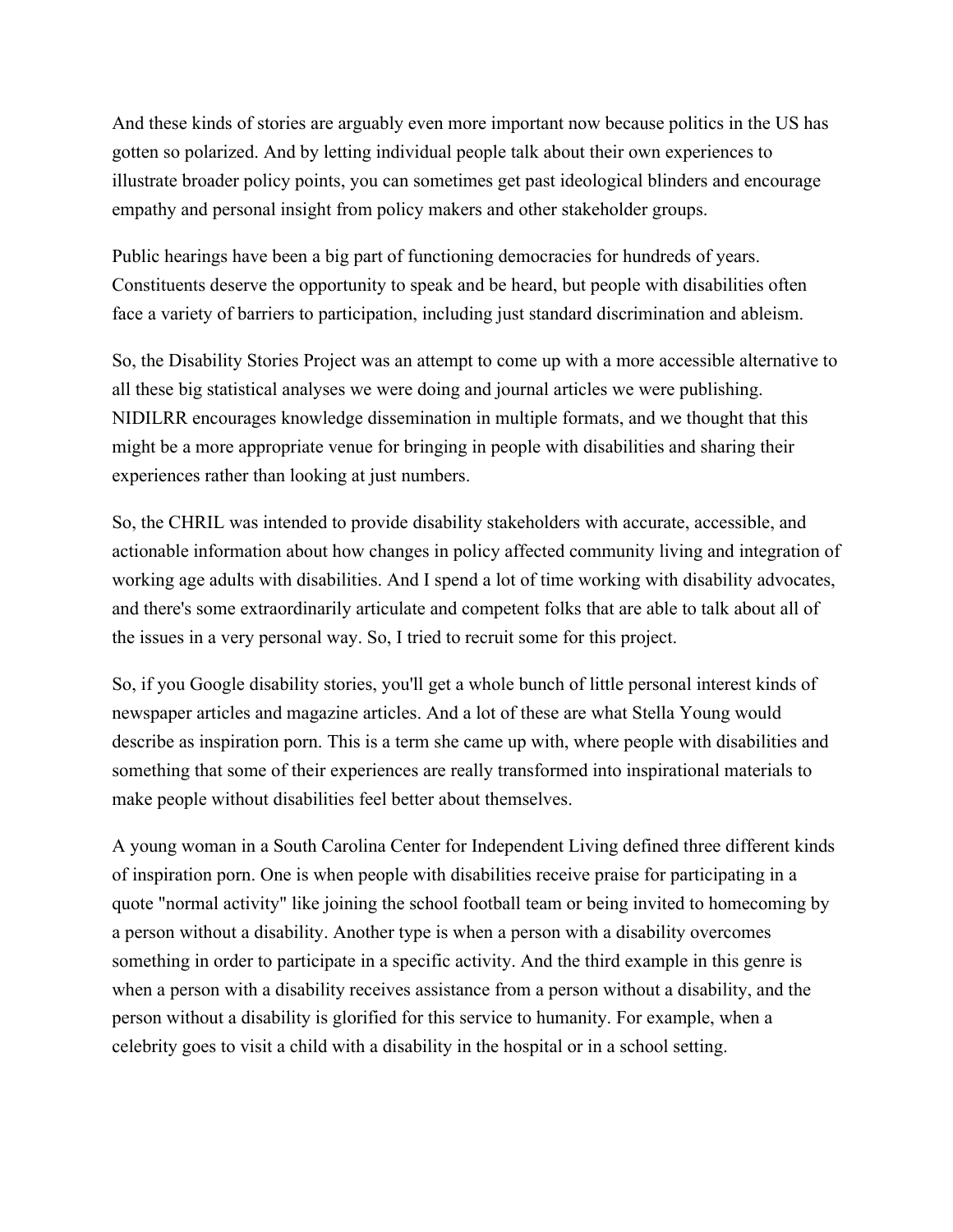Yes, sorry, I forgot to describe Stella here. I'm not going to be able to play her TED Talk. But if you haven't seen this presentation, you really should. I think all of us can relate to some of the observations she makes in this. But we didn't want to do this kind of disability story. This was allowing people to speak for themselves, not have their experience shaped into a narrative that was really for the consumption of non-disabled folks that might be consuming it.

So, this notion of trying to broaden your messaging reach with personal stories is certainly not something that is particularly novel for the CHRIL. There's a lot of other disability organizations that are doing this kind of thing. And I listed a couple of the links here with some other groups. So, if you'd be interested in seeing how other organizations, we use storytelling to illustrate advocacy points, you can check these.

But the goal with all of these kinds of disability generated through disability advocacy stories are not to objectify people with disabilities, but rather allow them to talk for themselves.

It's a bit challenging, though. Public speaking is tough for a lot of people, regardless of their disability status. And some of these stories are pretty personal and can be painful. So, the independent living movement, I think, is a good place for this kind of work, because as a culture, we honor personal experience and honesty, and we encourage people to share their stories to help make the advocacy points that push people to think about system changes to address those problems.

So, we recruited the storytellers for the for the Disability Stories Project from two national meetings, the Association of Programs for Rural Independent Living, and the National Council on Independent Living. We were already regularly going to these conferences, and so we just brought some camera gear and got a suite that we could set up for filming.

And we did write a regular journal article about this project as well. And in the methodology for that article, I describe it as, this was not a random sample, but rather a cohort of advocates familiar with and sympathetic to the goals of the independent living movement.

So, we did these semi-structured interviews and we did this under the auspices of a research grant. And we encountered some challenges in trying to explain what we were trying to do to our institutional review board. As many of you know, most human subjects research is required to undergo review to make sure that we're protecting confidentiality and privacy and making sure that the subjects aren't exploited.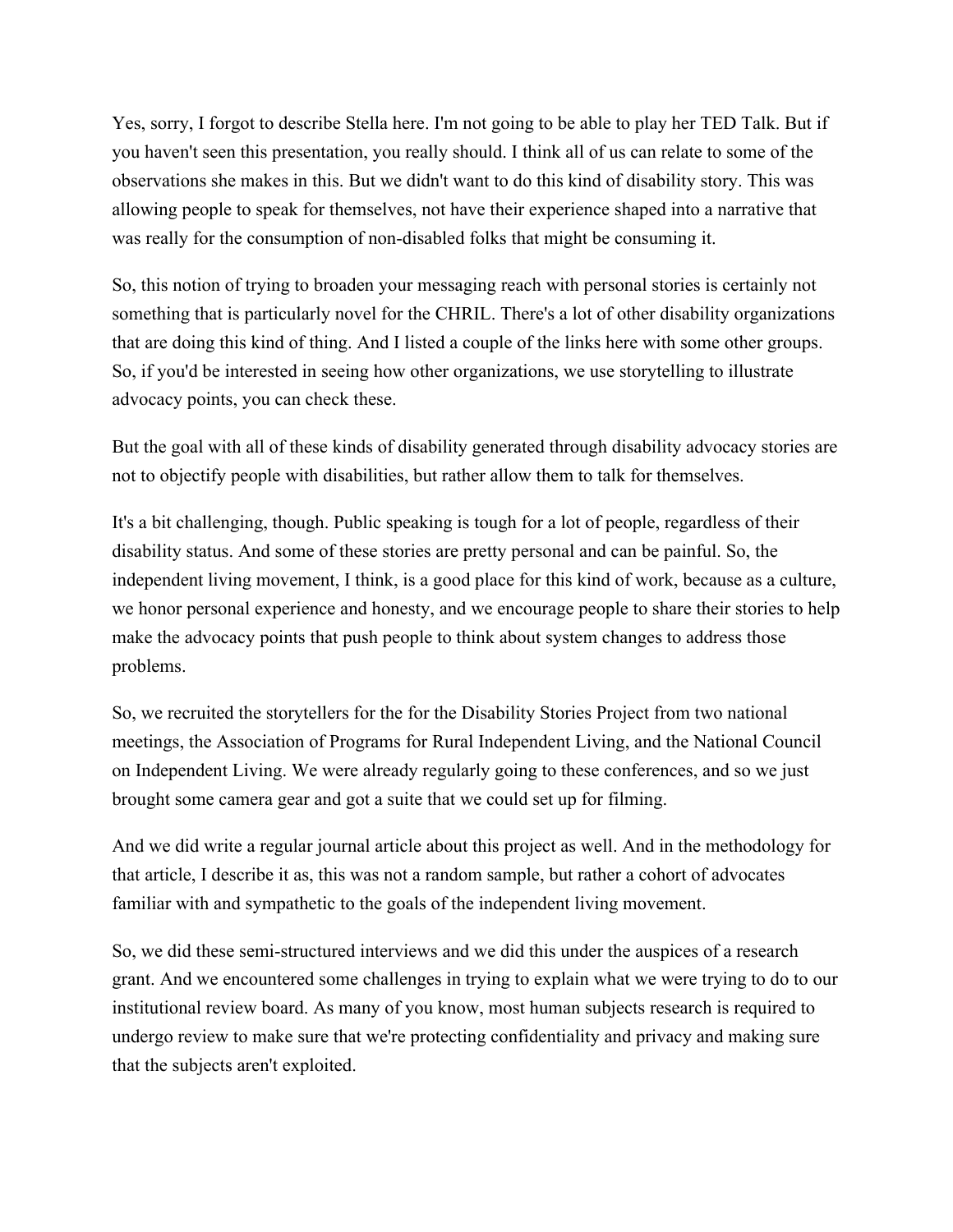But one of the ways to do that is to make information anonymous. So typically, when you do a qualitative study, you transcribe it and you take out all the personal identifiers and you're just looking at the text. So obviously, that doesn't make any sense when you're filming people. So, we did an IRB approval and explained to all the participants that we were going to use deidentified transcripts for qualitative analysis and we would delete copies of the original interviews once analyses were completed.

But we, at the same time, had media release forms which allowed us to develop and edit short video clips for our website, to highlight themes from the project.

And very briefly, I'm going to mention that four major themes that came out of the Disability Stories Project, and then I'm going to share one or two clips of interviews that we did. So, the first theme was talking about the tension between the desire to work and the challenge of maintaining health insurance coverage and disability benefits.

So as most of you are probably familiar, in the US, many or most disability programs restricts income and earnings and often assets as well. So, for example, a person here was saying, I make more than \$2,200 a month, which excludes me from receiving health insurance from Medicaid. Another person, presumably on SSI, says I can't earn over \$1,200 a month because it disqualifies me from disability benefits. So, in other words, economic independence was curtailed by the need for a steady income, and even more importantly, reliable health insurance.

So many, many participants said that because of the poverty often imposed by these not terribly generous disability programs and need for high-cost medical care, people lived in constant financial pressure. If I had a huge health crisis, I would be paying forever, because I don't have those kinds of resources. It would pretty much devastate me. Bankruptcy, probably. One person said, I was sick one day and I had to go to the hospital. And I'm still paying it off, a little bit at a time.

The third thing was that navigating the US health system and the health insurance system is a real challenge. And they mentioned a number of themes. I'm not putting quotes here, I'm just summarizing. One problem is administrative burden. There's tremendously complicated and obscure paperwork requirements with severe penalties for noncompliance. Insurers often denied services, even when they were recommended by a physician.

There is some provider bias with physicians in the US that didn't want to accept Medicaid coverage because it has a lower level of reimbursement than either Medicare or private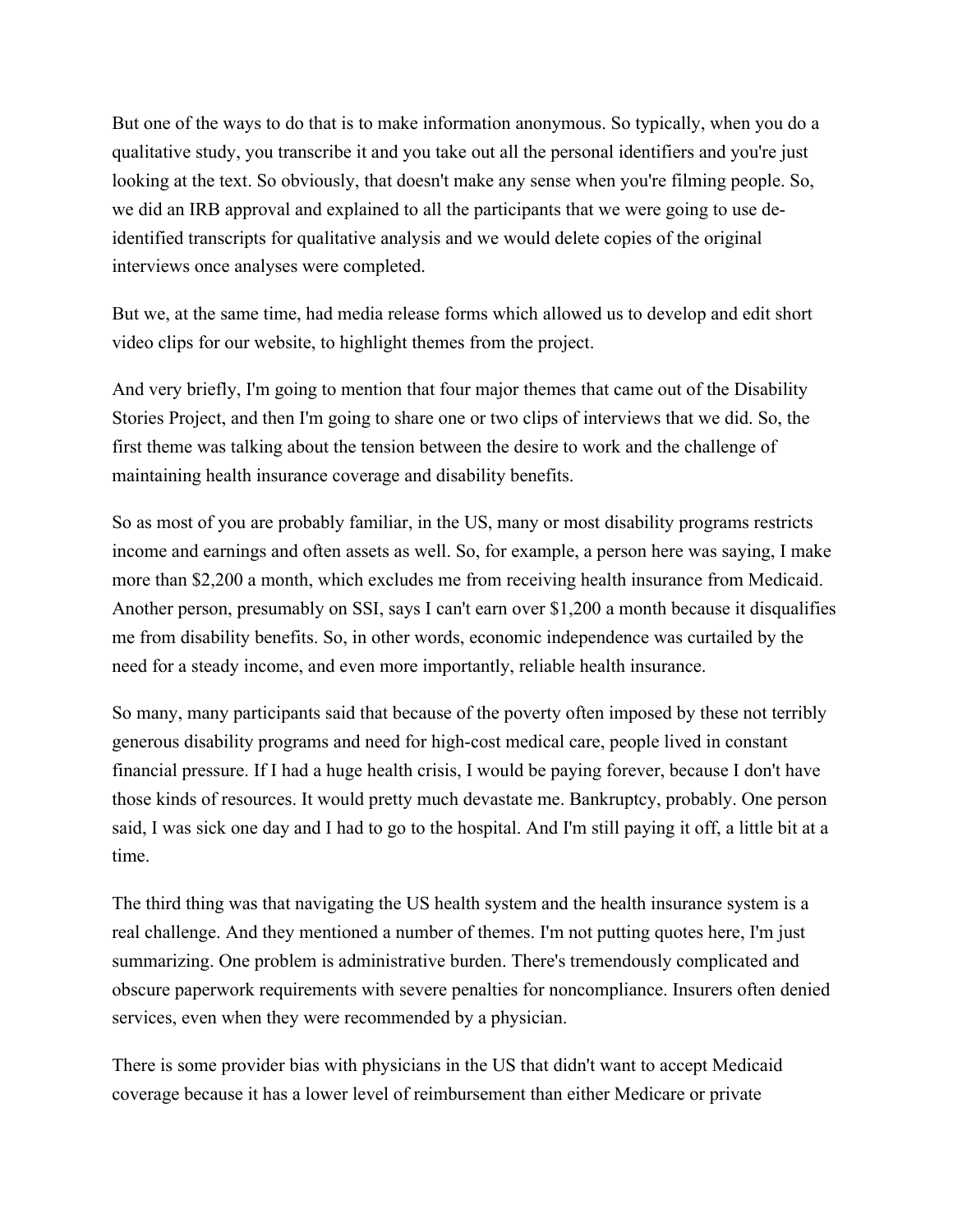insurance. One recurring theme was that these regulations seemed to assume that people were cheating. So, suspicion of fraud was almost always implicit, but sometimes explicit, as well, and you had to constantly prove that you were quote "really disabled."

And there were logistical challenges from getting to and from multiple medical appointments, and it was costly and time consuming to handle those logistical problems.

Since these were all advocates, another theme that came out was, they find a lot of meaning and hope in being part of the independent living movement. So, joining with others who share their challenges and also their vision for a better world is really important to them individually, and it helps them persevere through the system. So, the theme was that people with disabilities should define their own version of normal and have access to the resources to live the life they want, regardless of their health care needs.

So, we did about 20 of these interviews. They're each an hour, hour and a half long. So, hundreds and hundreds of transcribed pages of interview text. But we did these all with videotape as well. So, we had that many hours of videotape. And we found that despite our best efforts, the quality of the video and audio is pretty inconsistent.

And after we filmed and conducted all these interviews and transcribed them, we realized we didn't really have the training and skill set to edit the video footage. And fortunately, I had been introduced a few months previously to Jason from a mutual friend, Judy Heumann. And he and his team at AXS Lab helped us pull together some clips and put them on our web pages.

So, I don't think I'm going to have time to go through all of these. I want to give Jason time to show his stuff, which is much higher quality, I'm afraid. Let's start with this vignette from Daniella Clarke, though. She's a concert harpist living in Pullman, Washington.

# [VIDEO PLAYBACK]

- I get Social Security Disability Insurance. But I paid into that because I had worked, I don't know how many years. I started working at 16 and I got out of the workforce at 33. So, I do get SSDI now, with the ultimate goal of being able to work as much as I can and be as selfsufficient. Because I know that's going to increase my sense of self-worth, well-being, and my quality of life.

Yeah, because mine was a result of a skiing accident. So, it was instant. I had no health problems at all. And so, to go from that to the Intensive Care Unit to needing to go into the nursing home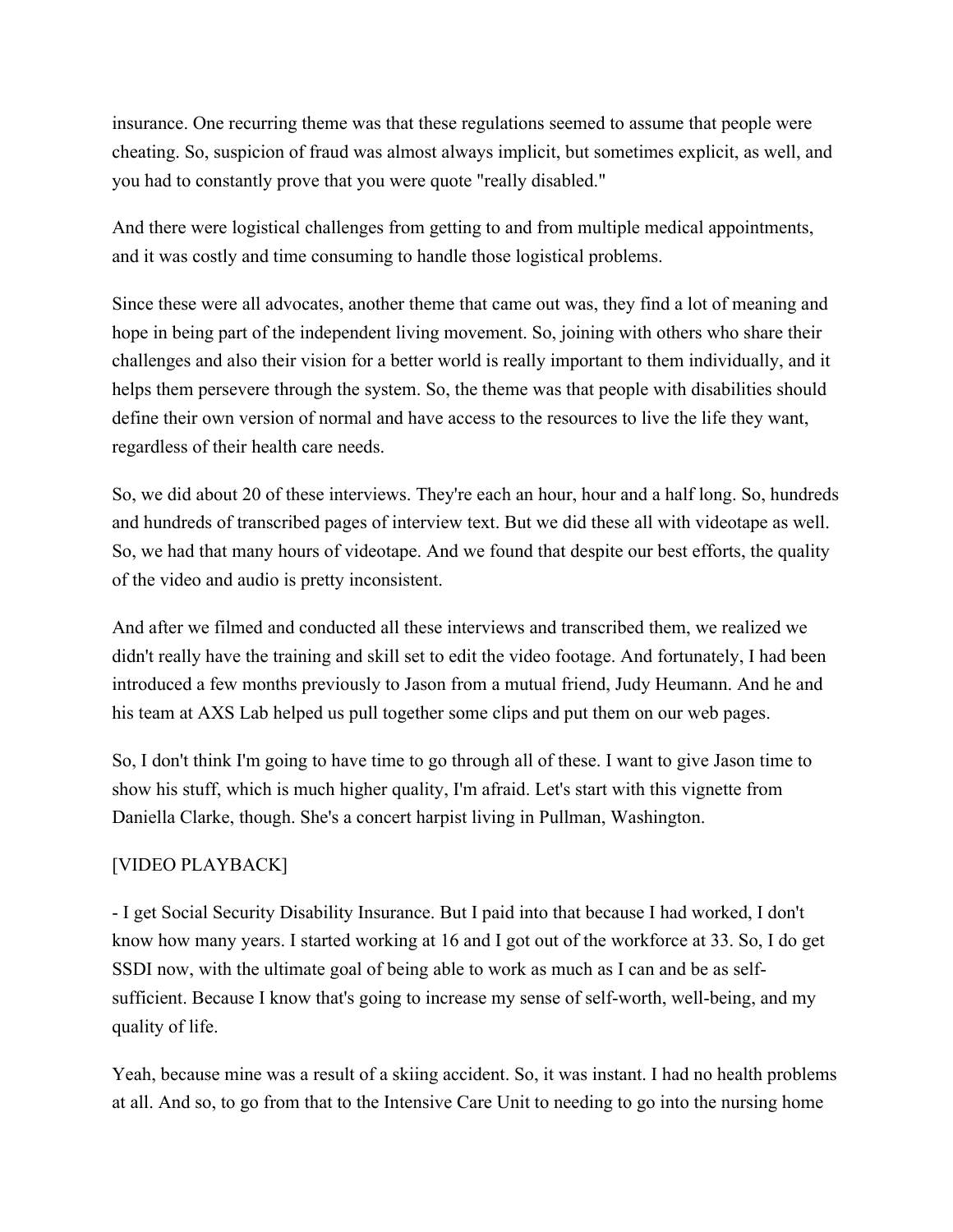in my 20s was unbelievable. And at that time, I was a single mom. I had finished a PhD. I had taught full-time for three years. I was playing in three symphonies as a musician. I mean, I was playing through life.

And so, I thought, OK, I'm going to give myself six months to recover. No idea that I would need 13 surgeries. And for me, it was a total facial fracture. I had four skull fractures. So, I don't look anything like what I used to look like. And no one would be able to tell.

So, I am very grateful for what I have. I have what most elderly people have, which is Medicare. Out of approximately \$1,425, which is my stipend, \$489-- that was my average that was going to medical costs. I recently have gotten this coverage called Health Care for Workers with Disabilities. I do a little bit of self-employment income, and that counts. The caveat is that Medicaid then has a contingency of what's necessary. And it's so skeletal. I remember the first time I got a medical bill. It was probably four weeks after injury, and the ambulance bill came in from the ski accident. I had graduate student insurance at that time.

They hadn't run it through, and it was almost \$30,000. And it's the financial impact. Like, how am I going to afford this diagnosis? For like, three, four years, I continued to work. I had this kind of scammy online teaching job. It was not legit, and 80% of my wages from that went to medical care.

After the 11th surgery, I had a pretty debilitating complication that I could not work through. And that's when life really changed. You're not just thrown into poor health, you're also thrown into poverty. And it's not a voluntary process. The 13th surgery was covered by Medicaid. So, at that time, I pretty much couldn't work anymore, I had went through every bit of savings I had. My doctor wanted me to stay at least one night in the hospital. Medicaid's policy? In and out as fast as possible. So, it was same day, even though it wasn't supposed to be same day.

While I was waiting to get Social Security-- which, by the way, was a 30 month wait. So, when you don't have any income for 30 months, life's impossible. You don't have income for 30 months and you have a child? No one should have to go through that. Luckily, during that wait I could get Obamacare, but I had to scrounge. I mean I had to really-- it was almost impossible to afford. But because of that, I could keep getting, eking out, some medical care.

It can't be. I mean, of course it can be. People will say that. But who is it hurting? Before that, I would have insurance I had a job. But if you're too sick to have a job, then you can't get insurance. And then the insurance companies could say, well, you have a pre-existing condition,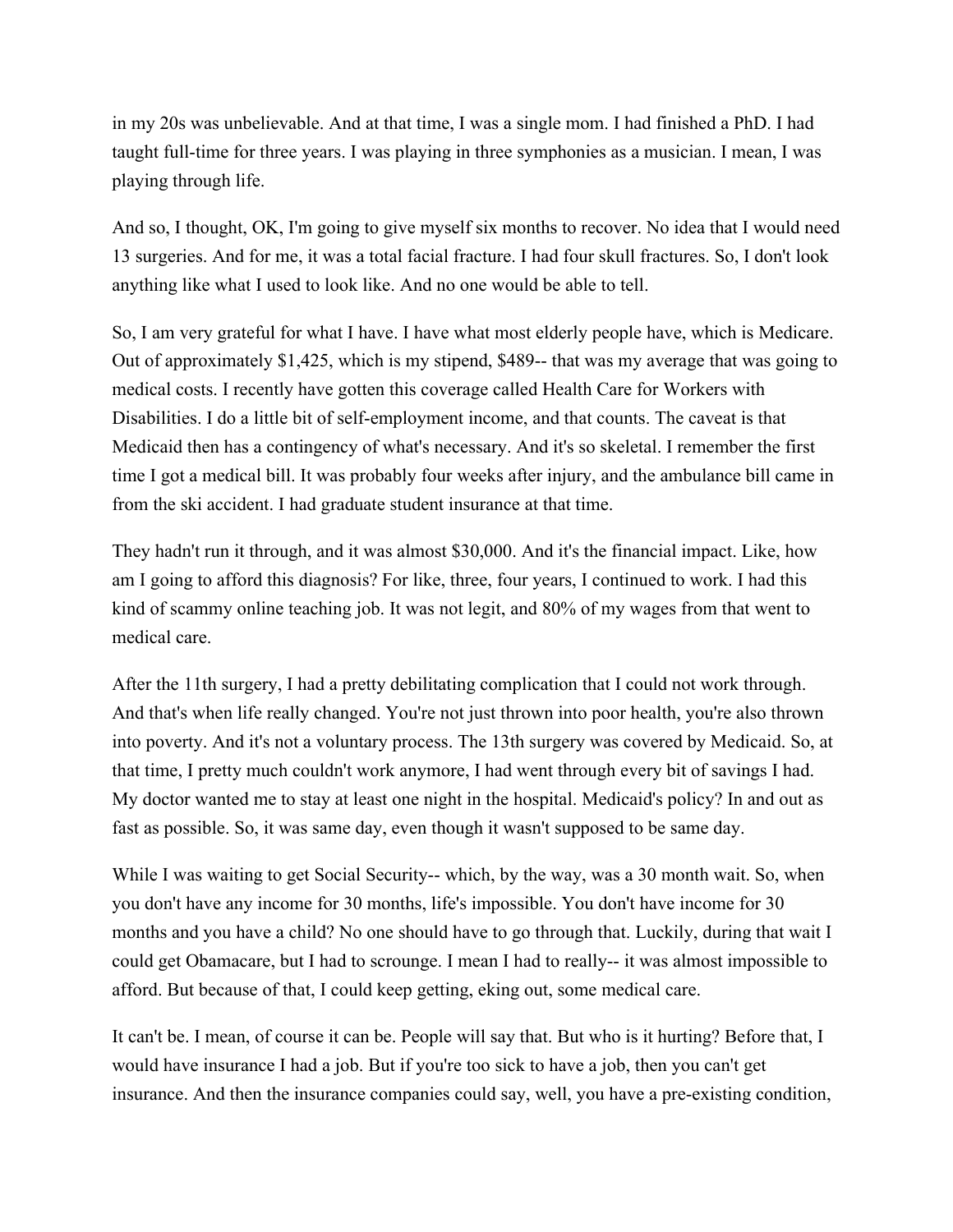so we're not going to cover you. I don't know how that can be possible in one of the wealthiest countries in the world. There isn't an excuse for that.

JAE KENNEDY: So yeah, that's a little more interesting than my bullet points in those previous four slides. I've got some other examples here. But I don't think we have time to go through them. And as I was watching that, I realized that it's not accessible. There are these questions that she's responding to that are just text going across the screen. So, I guess I should have those read out. Maybe Jason and I can do that in all this free time. But I could do the voiceovers quickly and he could just try and help us pace them in.

But I thought that was interesting, it was important. But those stories are basically just tucked into a subfolder of our web pages. And I don't know, they've been accessed a couple of dozen times. So, it's not making the kind of impact that it could if we knew what we were doing and also thought about carefully disseminating access to these stories. Next slide, please.

So, the lessons we learned from this project, is it takes time, money, and most importantly, expertise to pull together a compelling story on film or video. And Jason has suggested that we should try and partner with a university film or journalism program, if there's one in your community, and pitch your ideas to them. Because there are folks that are trying to learn how to do this professionally. And if you're a smaller organization, you might be able to get a deal on that.

But film subjects are not anonymous, and their comments should be considered confidential without mutual agreement. So, in this sense, documentary films should be considered journalism or perhaps oral history. And university institutional review boards need to understand this to support this kind of work.

And this is just a more elaborate version of my off-the-cuff remark a few minutes ago. Plan a media campaign to publicize the release of this film. Researchers, creators, and filmmakers don't usually put enough effort into these kind of marketing efforts because of time and resources. But if you want people to appreciate all the time and effort you put into this project, you need to plan on additional work to do marketing and distribution.

So, this is, I think, a different kind of example of using people with disabilities to help make an important policy point. And this was done by the Ford Foundation and was part of a joint President's Council on Disability Inclusion in Philanthropy, which is a lot of big research foundations got together to look at disability specific grantmaking to Disabled Persons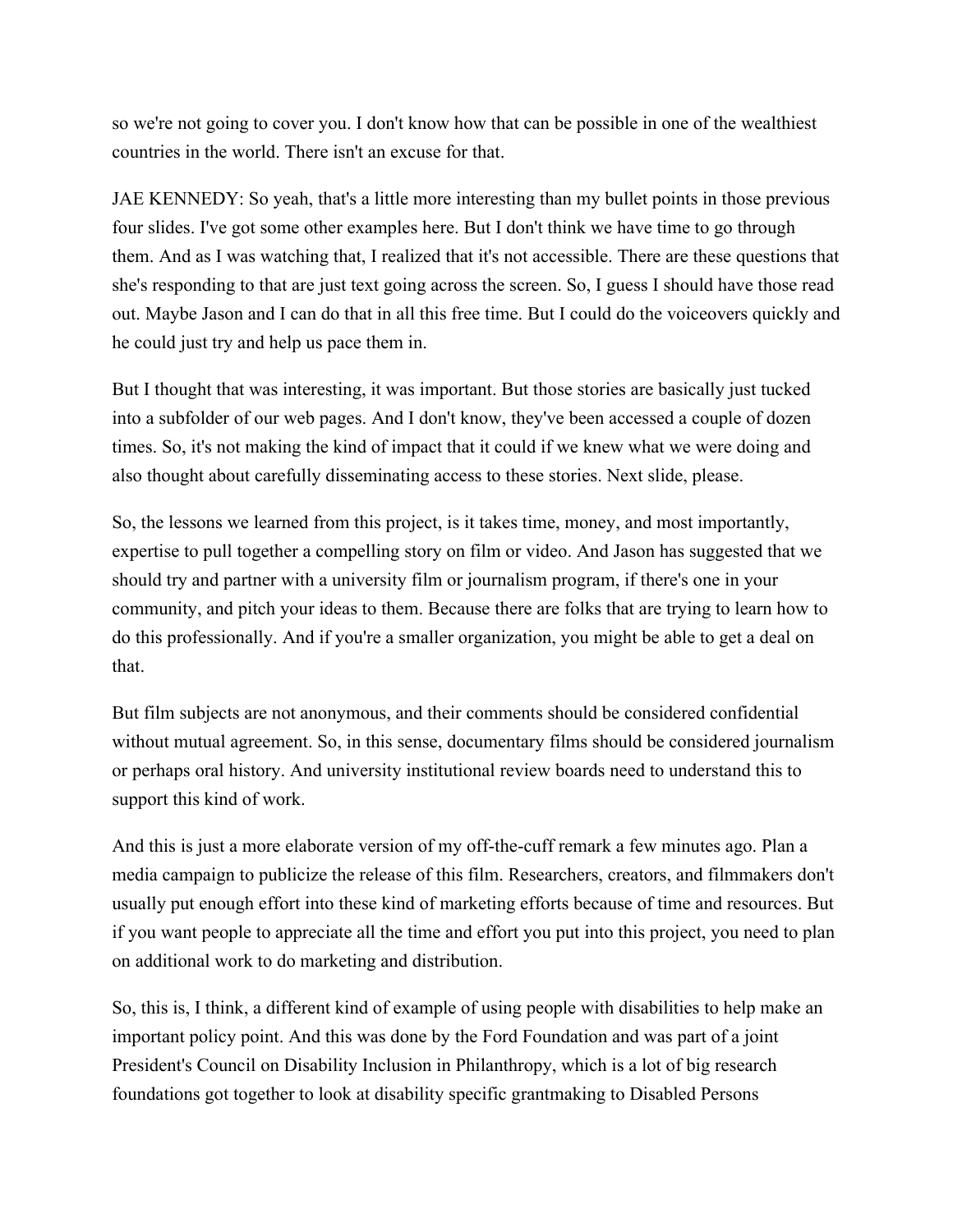Organizations. The Ford Foundation kicked this off with a short video called "Social Justice: What's disability got to do with it?" And this is a little long, but I think it's neat. So, let's watch that now. That's the-- that one, yeah.

## [VIDEO PLAYBACK]

- --you're here. All right,
- Get comfortable,
- Take a deep breath,
- And let's imagine.
- What comes to mind when you think of the word identity?
- Female.
- Hispanic.
- Buddhist.
- Transgender.
- Things that help us understand who we are and where we come from.
- African-American.
- Gay.
- Asian.
- Muslim.
- Indigenous.
- The way you think about yourself, the way you are viewed by the world.
- Heterosexual Pacific Islander.
- White lesbian.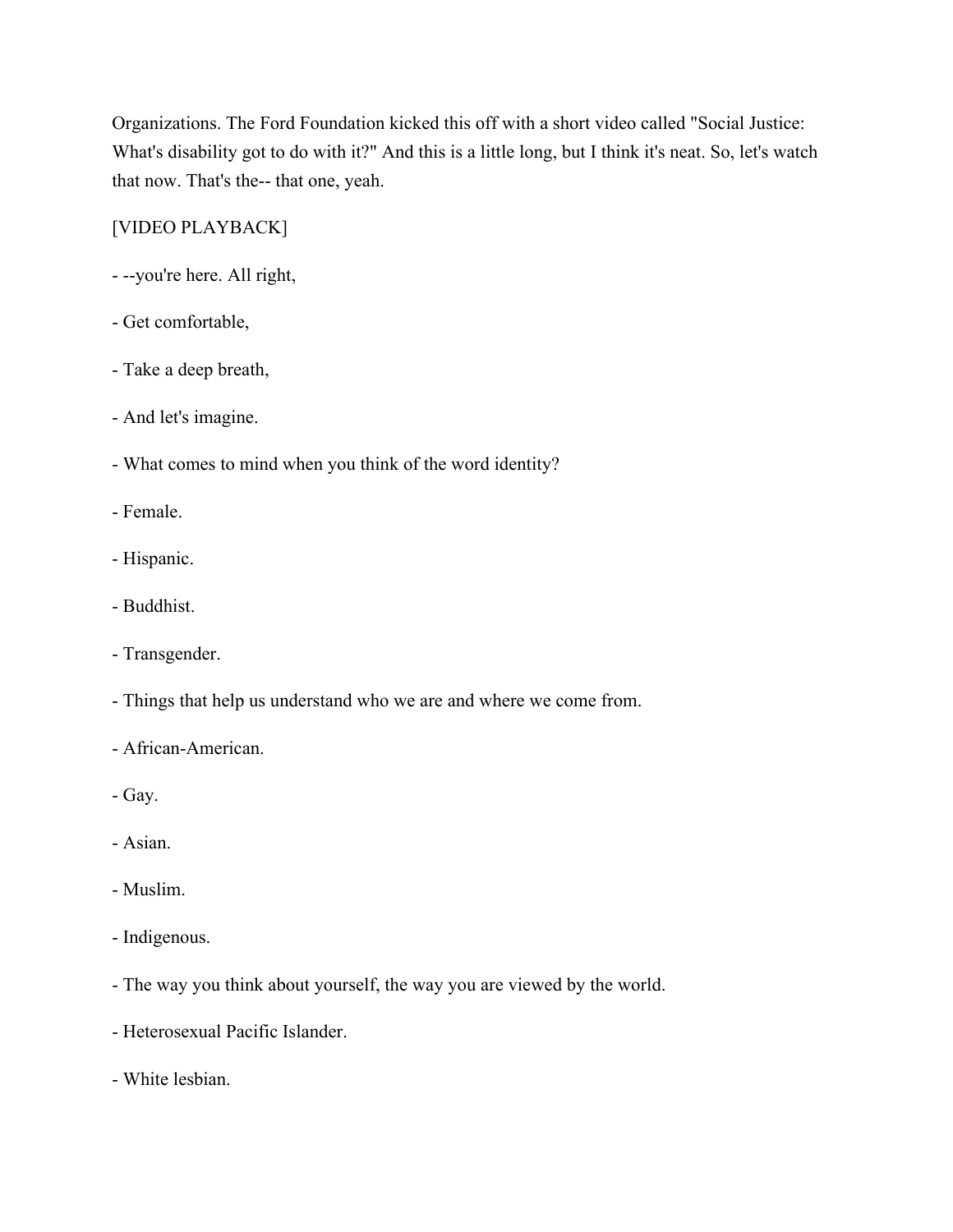- Cisgender Mexican.

- Black male.
- Were those some of the things that came to mind?
- Did blind?
- Or deaf?
- Or lupus?
- Or depression?
- Or Black male COVID-19 long-hauler?
- Or white lesbian wheelchair user?
- Or any kind of disability.
- Well, for many of us, disability is an identity.
- And a community, and a culture.
- Both a socially constructed identity,
- And also an identity that people choose, and even celebrate.
- You see, disability is a natural part of the human experience.
- Not a problem to fix.
- Or an issue you can choose not to focus on.
- So why is it important to see it this way?
- Well, 15% of the world's population is living with a disability or disabilities.
- And each of those people have parents or siblings or children.
- Disability can and does affect all of us. It cuts across age,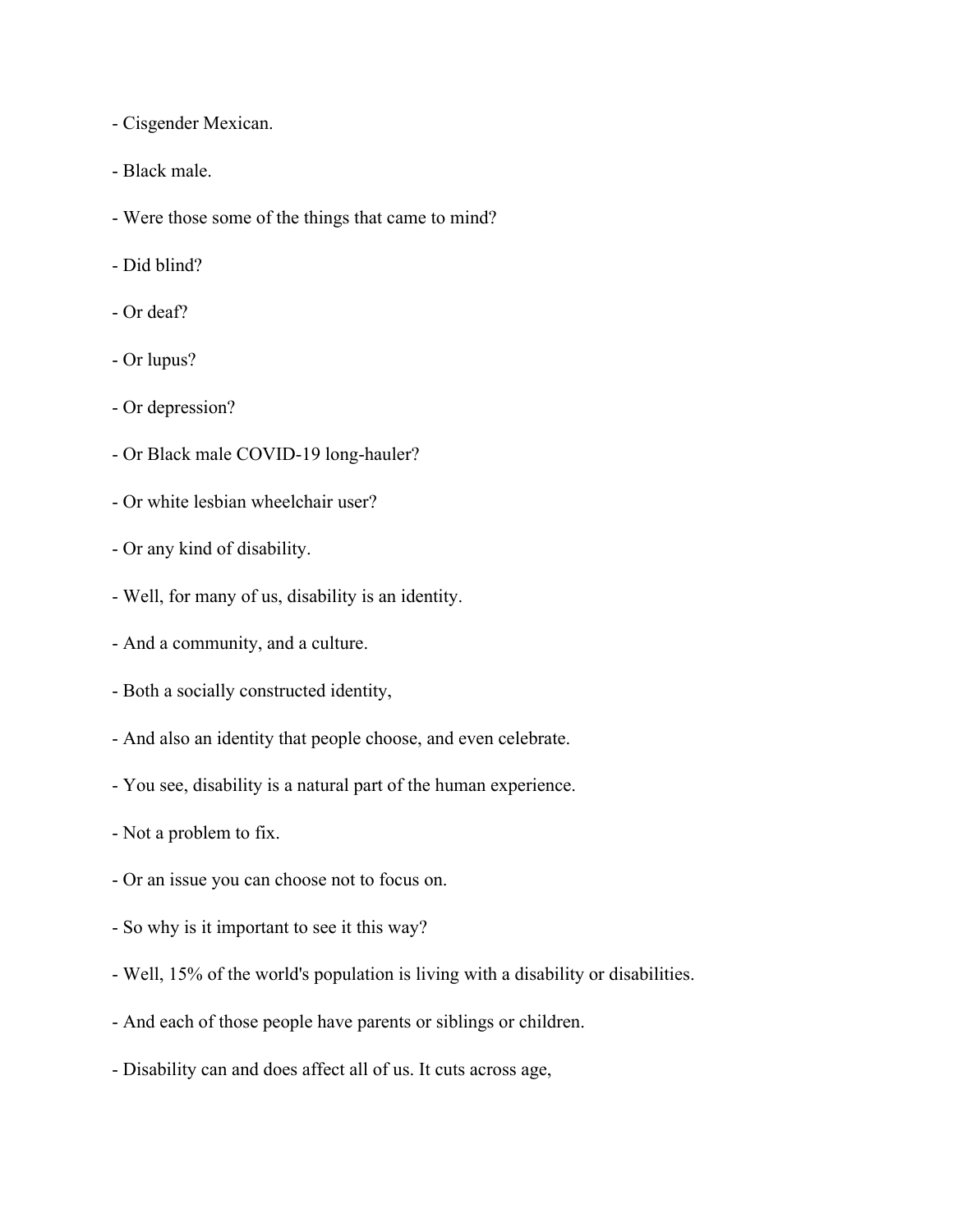- Race,

- Gender,

- And ethnicity.

- It's something you can be born with

- Or acquire

- At any point in your life.

- And because disability itself is hugely diverse,
- There are infinite ways in which we live and experience the world.
- We often talk about the importance of bringing your whole self to the table.
- But what happens when part of who we are is less welcome?
- When we value people without disabilities over people with disabilities,
- This is called ableism.
- Ingrained attitudes continue to degrade and stigmatize people with disabilities.

- While it's common to use language like insane,

- Or lame,

- These terms label people with disabilities as deficient and inferior, and undermine our collective work toward justice.

- Now, on top of understanding the effects of ableism, there's something else it's important to know.

- Although disability can affect all of us,
- It does not affect all of us equally.

<sup>-</sup> Or dumb,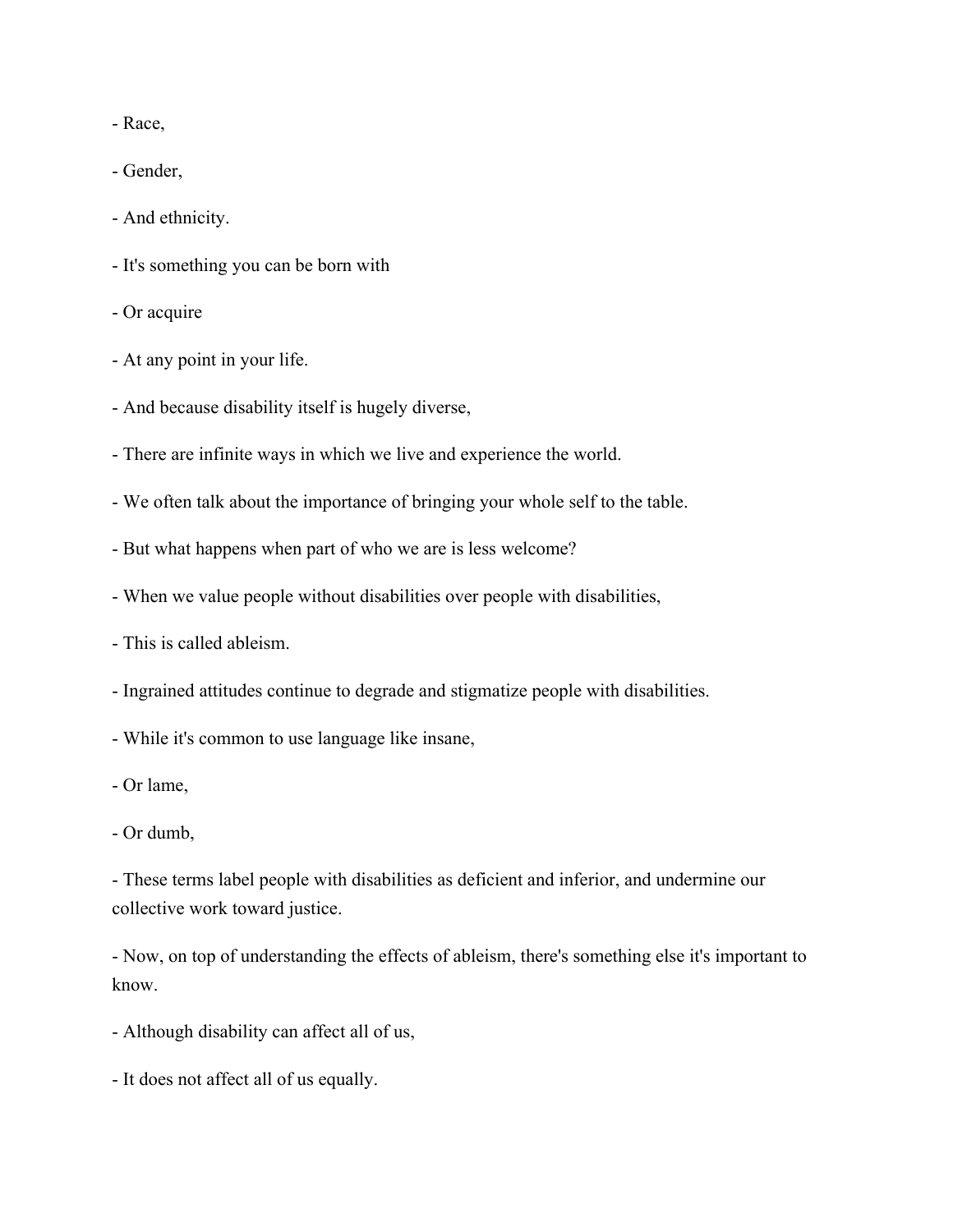- Inequity is exacerbated for disabled people who are members of other minority groups.
- When you take racism,
- Add a slice of ableism,
- And then some patriarchy on top,
- Well, then you are crushed by our systems.
- So, if you are a person of color,
- A woman,
- Incarcerated,
- Living in poverty,
- Or in more than one of those groups,
- You are much more likely to have a disability.
- And people of color with disabilities
- Are the most likely to live in poverty
- And be unemployed.
- But there is good news.

- Everything that's wrong with our society was a set of choices, and the beautiful thing is that together, we can make different choices.

- So together, let's take another deep breath
- And imagine
- What choices can we make to truly accelerate full inclusion?
- What choices can we make to collectively dismantle ableism?
- What choices can we make to fuel our march toward social justice?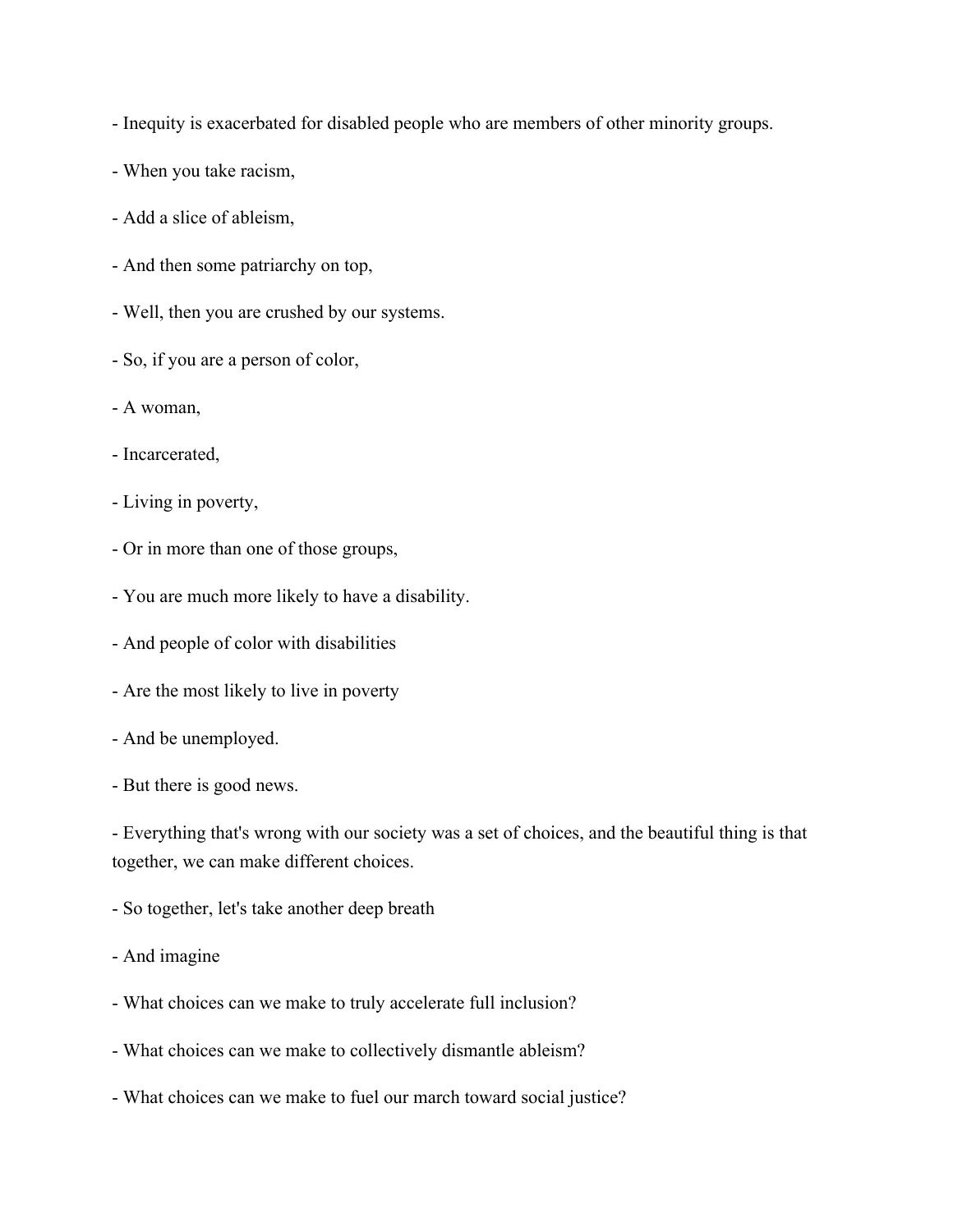- There is so much.
- You can
- Open up the conversation.
- Ask questions
- And listen and learn
- To move past our collective fear toward action.
- You can
- Create a safe space for disability identity,
- Including your own.

- You can ensure that people with disabilities are involved in decision making and agenda setting.

- You can
- Center the priorities of disabled people in your advocacy
- And commit both time and budget to making all your organization's activities accessible
- And inclusive.
- You will make mistakes.
- And it's OK.
- But don't let fear hold you back.
- Together, we can celebrate how our differences make us stronger.
- Unite us, in fact.
- Together,
- We can talk about what each of us contributes and honor our interdependence.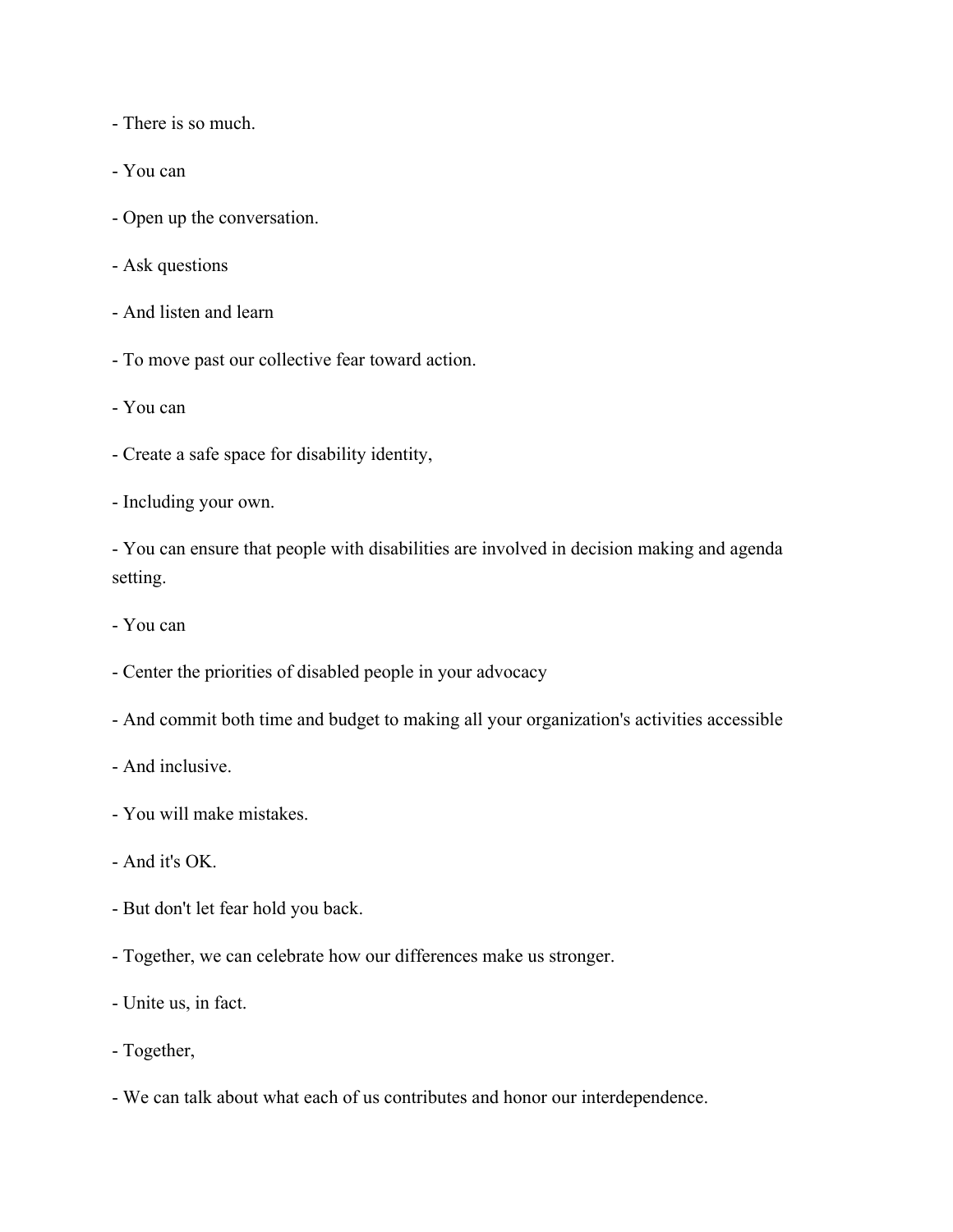- In making our systems and structures, our communities, culture, and language accessible and free from discrimination,

- We won't have to imagine what a just world looks like any longer.

- Because together,
- We will have built it.
- There is no justice without disability.

JAE KENNEDY: So yeah, really powerful introduction to a lot of complicated concepts, like intersectionality and ableism. So, you notice, that was-- those people weren't really talking about their own stories. They were talking and really just visually embodying their disability identities.

But that's obviously a highly edited and clear point of view that's being presented in an inclusive way with the involvement of folks with disabilities. And it's just it's a great introduction to a lot of the terms that we within the disability community know and are familiar with, but other people outside the community may not know.

So, at this point, I'm going to move over to Jason's work on a documentary film that pushes some policy things forward. But I'm going to do the first slide or two on this. So, Jason, I'll orally pass it to you, but I'm going to introduce you first and talk a little bit about Medicaid law. Joanne already introduced Jason, but he's a professional storyteller. And he does participatory documentaries where the filmmaker is included in the narrative and directly interacts with the film's subjects.

It's been a couple of years, but two examples from the early 2000s or the late 1990s that were fairly famous were Michael Moore's movies, particularly Bowling for Columbine, and Morgan Spurlock did a great thing on fast food and obesity in a documentary called Super Size Me. So this is the kind of genre that Jason works in. But he does other kinds of stuff too. So, he's going to talk about some of the work he's doing at AXS Lab as well and the film version of that.

So, Jason approached me because he was he was interested and concerned about a phenomenon I convinced him to describe as Medicaid lock. In the documentary film we're going to see in a minute, I think he refers to it as the disability trap. But there's lots of traps in disability. There's also a lot of locks in Medicaid. I think this is a more precise term.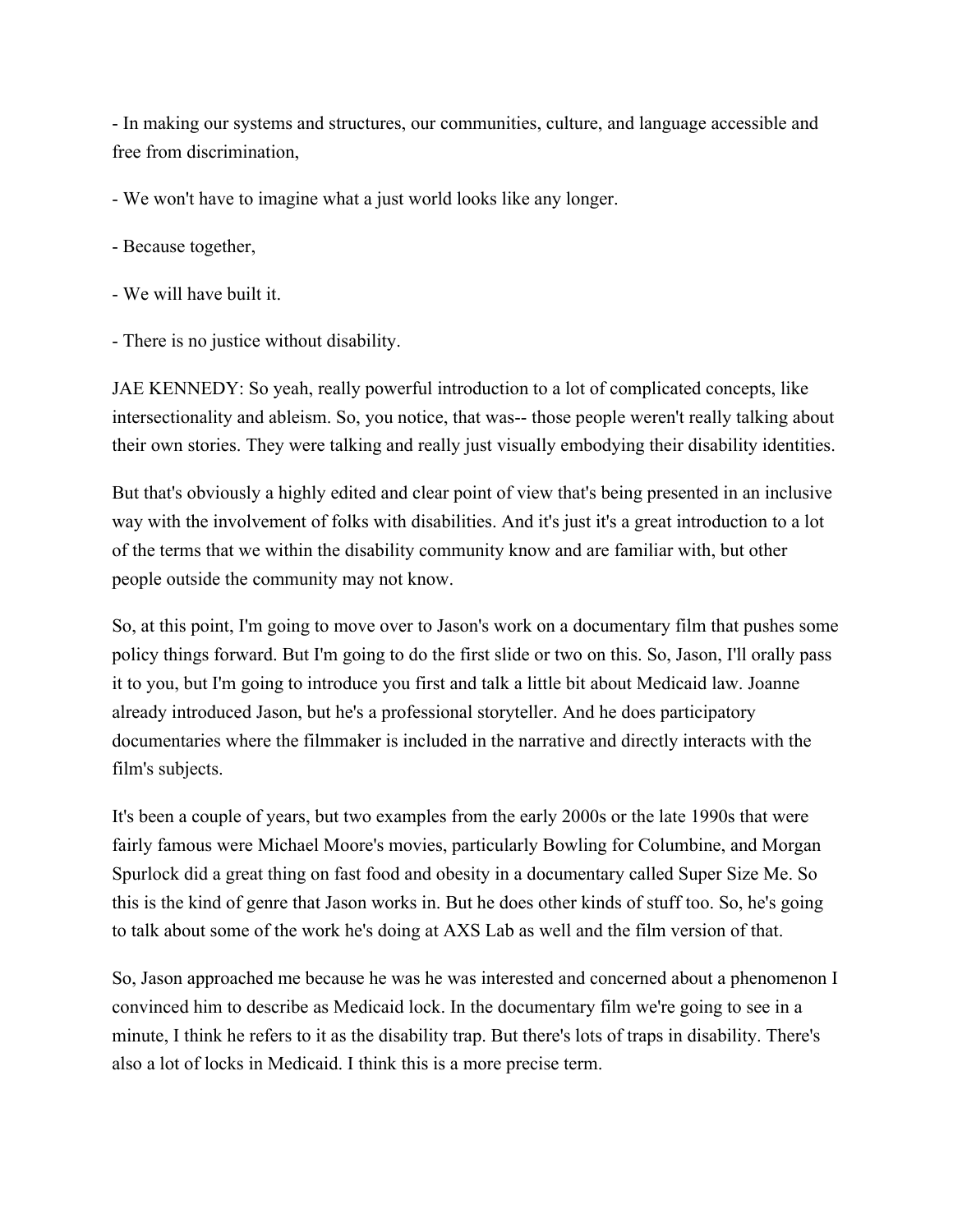So, the basic point is that social mobility is critical for economic growth and personal independence in the US. And our labor markets assume that we're able to move to where the jobs are. And that's really critical for markets to function efficiently. But if you happen to be receiving disability services from the state, then you encounter a lot of different barriers in trying to move to be closer to family or to seek out job opportunities.

And so, we did a survey of adults with disabilities as part of the CHRIL. Actually, we did multiple rounds of the survey. And then the latest one, about 24% of the people who received Medicaid that we surveyed said that they wanted to move but couldn't move because they would have lost Medicaid benefits. So, this is the typical kind of research I do, is I put up a lot of tables like this, and people may look up from their cell phones for a minute and stare at my numbers. And then they space out. It's not very engaging. Especially for an important problem like this.

So, I'm going to pass it over to Jason, and he can introduce how he tries to convince people that Medicaid lock is a real problem.

JASON DASILVA: Thank you, Jae. My name is Jason DaSilva. I'm an Indian male. I'm 43 years old, and I'm in my living room with a bookshelf behind me.

So, the way to really start this off is to take it from the work that we did together with the disability stories. And we got connected because I was doing similar work with my own personal story. I released a piece called "Mapping the Disability Trap" for the New York Times. And it really explores this idea of Medicaid lock, but from a participatory documentary. So, my personal story.

So, I think we're just going to run through it. So, let's just--

JAE KENNEDY: Yeah, I think this is worth watching in full.

JASON DASILVA: Right.

### [VIDEO PLAYBACK]

- America is a place where people have freedom to move where they want, to work, to be close to family, and build the life they want. At least, that's how it's supposed to be. But people with disabilities can be denied that freedom and end up in the disability trap. This is me. I'm a documentary filmmaker. I may have a severe disability, but I strive to be independent. In the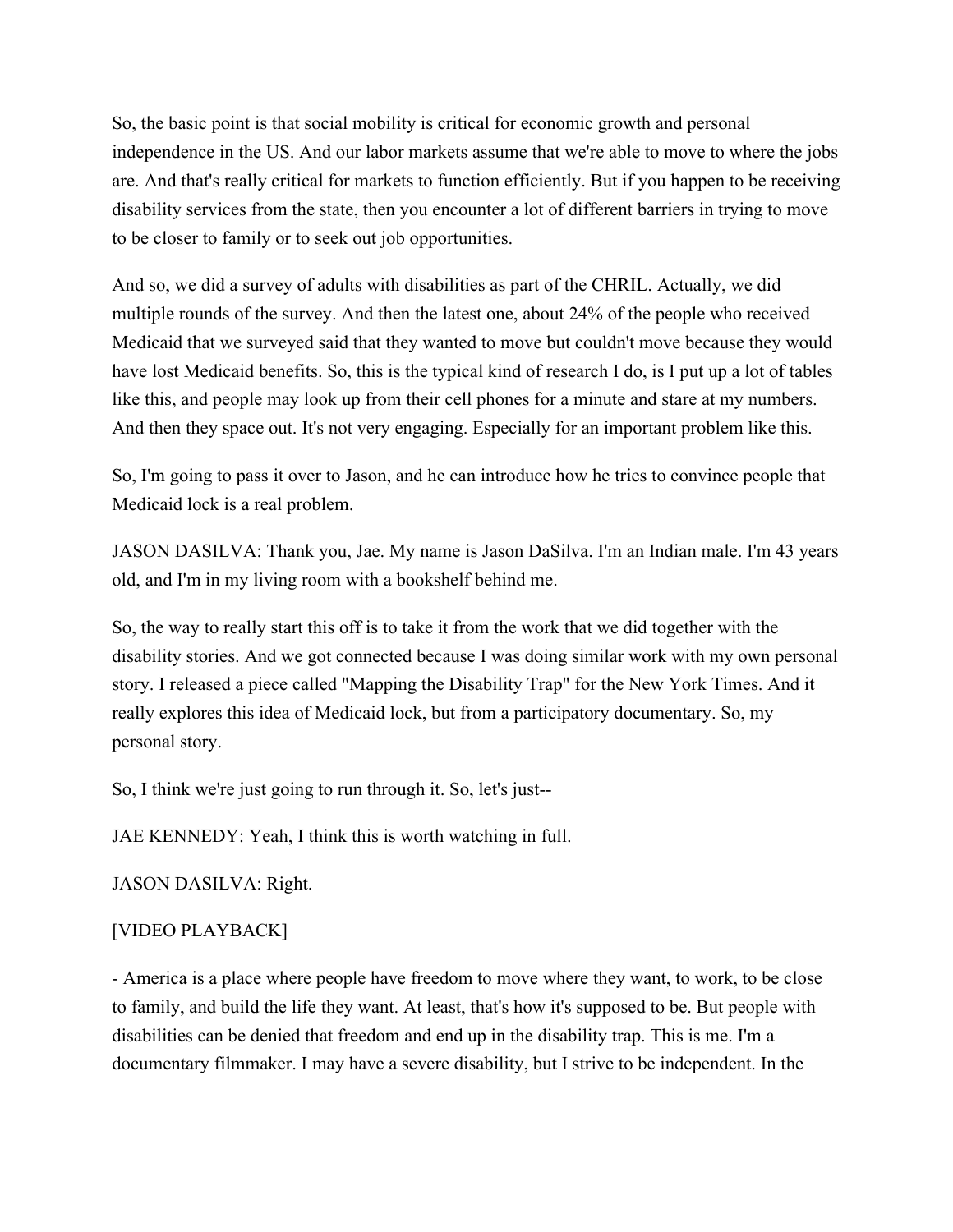year 2006, I was diagnosed with multiple sclerosis. My most recent film was about my life since then.

MS is a neurological disease where your white blood cells attack your nerve endings, separating your brain from body. Consequently, there's a gradual decay in your mobility. The film premiered at the Sundance Film Festival. Later, one of my dreams came true, when the film won an Emmy.

- And the winner goes to "When I Walk."

- This award is dedicated to all people with disabilities from around the world that are putting their stories on screen.

- Soon after the film premiered, another of my dreams came true, when my son Jay was born.

- What are you going to do today? Yeah.

- It was the best thing that ever happened to me. I watched Jay rock all the way to his third birthday. And then, he was gone. Things were not working out between his mother and me. As many as 50% of couples where one spouse has a disability end in separation. The other person is more prone to depression or caregiver burnout.

### [CRYING]

- She decided to leave. She found a job far away from my life in New York City in Texas. I need to find a way to be closer to my son. Even though it may be difficult, I need to try.

#### [BABY BABBLING]

- Our life dreams are sometimes pulled away from us.

### - Good morning.

- My symptoms have gone from bad to worse since they've been gone. I can't use my upper body anymore. I can't even open my hands. And my vision is extremely blurry.

- Hey, good morning, Jason.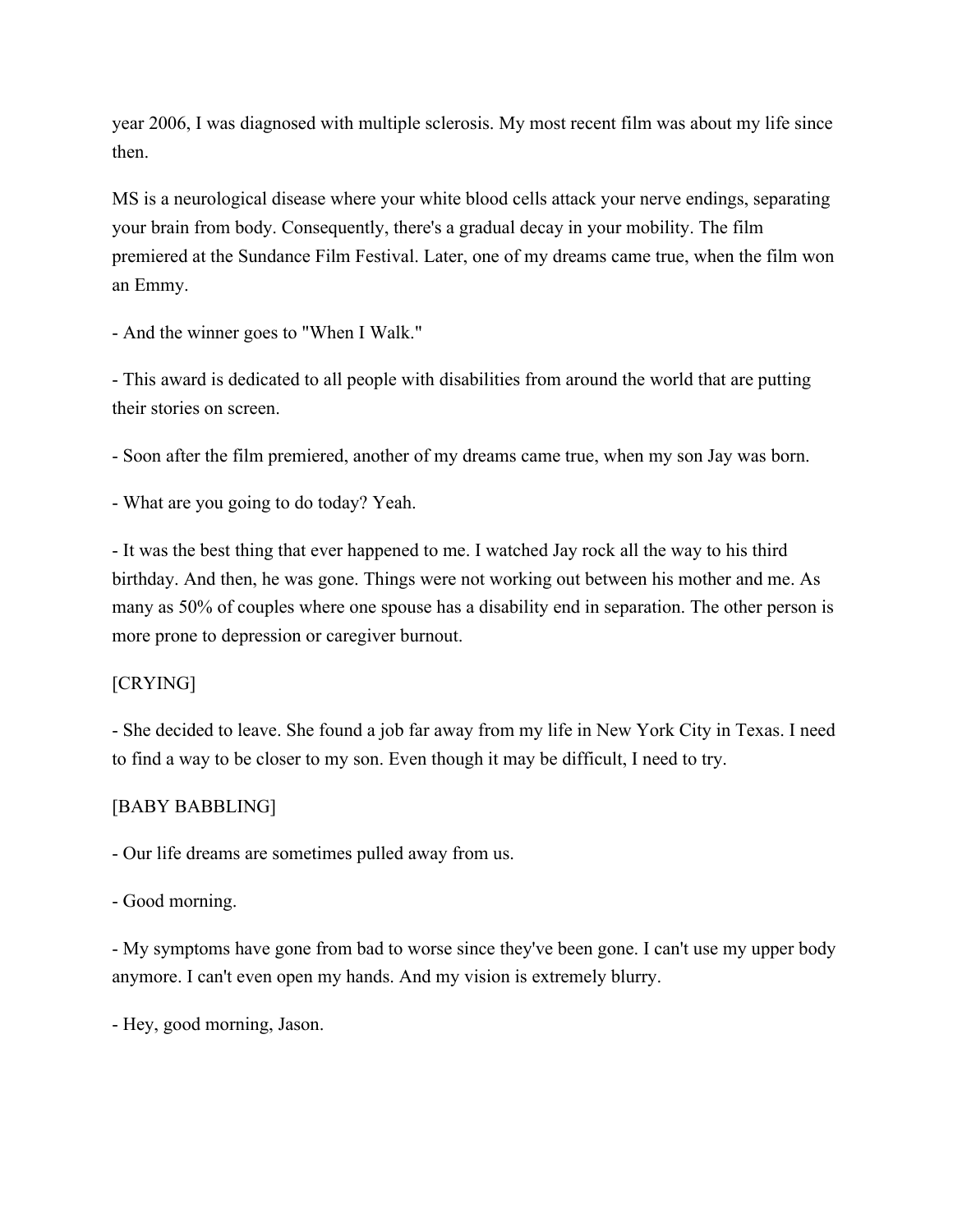- At least I still live independently. I have a rotating crew of care aides covered by New York Medicaid. They've become my friends and creative collaborators. Every day at 8:00 PM, they have a change in shift.

- Bye.

- Bye.

- Why don't you start, Jason, by introducing yourself, and then--

- Living at home allows me to pursue my dreams. My filmmaking, my non-profit, and being a voice for people with disabilities.

- So, this is Sabina.

- Losing this independence would be the end of my filmmaking, the end of my activism, and the end of me. But losing my son has made the past year and a half impossible.

- Happy birthday.

- Did you have fun at your birthday party? It looked like lots of fun.

- If I'm going to have a real relationship with my son, I have to move to Texas. My mother comes for a visit to support and help me gain some perspective.

- Do you want to live in Austin, Texas? I would live in Austin, Texas it was OK to live there.

- It's a no brainer. You got to be where the health care is there. But it's like-- I don't have a choice.

- There is no but. This is your choice. You have a choice to live independently here, or you have a choice to be institutionalized.

- Or be by my son.

- Do what you love to do, filming documentaries, because life is short, and then we die anyway.

- I want to be around my son. But I need to find the same care I get here in New York. I start doing research on state rankings for their Medicaid programs. These rankings are based on how states treat their people with disabilities. Medicaid support is completely state-run.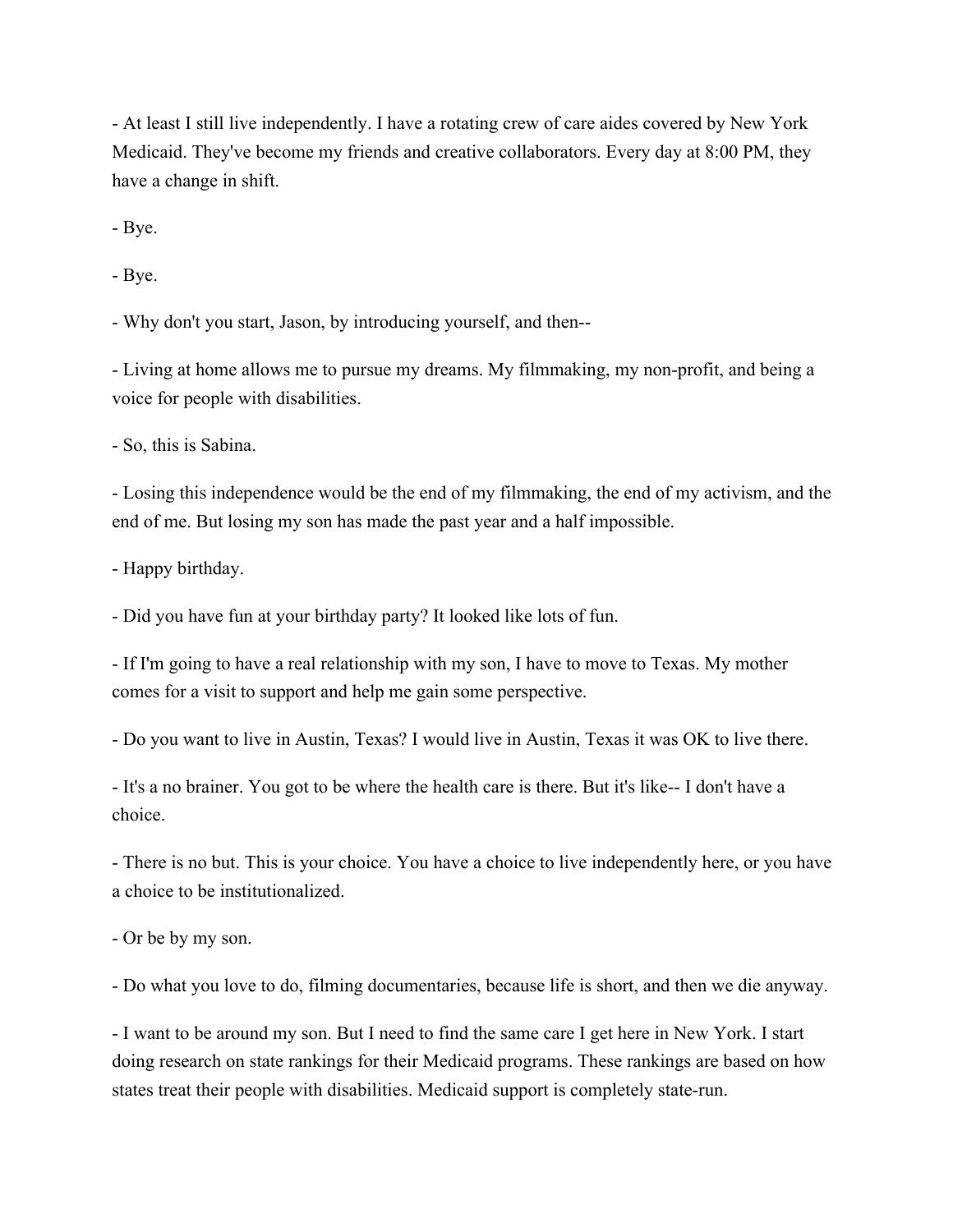State by state, there's no consistency for supporting people with disabilities. While New York is in the top 15, overall, it's number one specifically for reaching people with disabilities in need, while Texas is dead last. I attempt to get the same health care I get in New York in Texas.

### [PHONE RINGING]

- 24 hour home care?

#### - Yeah, that's right.

- Oh yeah, so Medicaid in Texas typically does not pay for that. If the client needs a 24-hour care in their home, the Medicaid would generally place them into a nursing facility or a nursing home.

- I start looking at the states surrounding Texas. If I can't live in Texas, at least I can try and live in a bordering state.

- The state of New Mexico, if someone needs 24/7, then it's recommended they look into a skilled nursing facility for 24/7 care.

#### [PHONE RINGING]

- The first thing they do is [INAUDIBLE] the disabled services and stuff.

- One moment while we transfer you to a customer service representative.

- Well unfortunately, the only program that provides 24-hour care in the state of Louisiana is the nursing home.

#### - Oh.

- The opposite of living independent at home is living in a nursing home. A nursing home would restrict my daily living. I would have no control of what time I wanted to leave or what time I went to bed. Anything beyond the basic necessities would be extinguished. No work, no independence, no freedom. The health care situation looks bleak. But there has to be a way.

- I go to Texas to find out more about living near my son. I want to cheer for him after his first soccer goal. I went to watch him get a slide tackle and take him out for ice cream after so I can explain to him that sometimes, life hurts. But you always have to remember, you have to pick yourself up.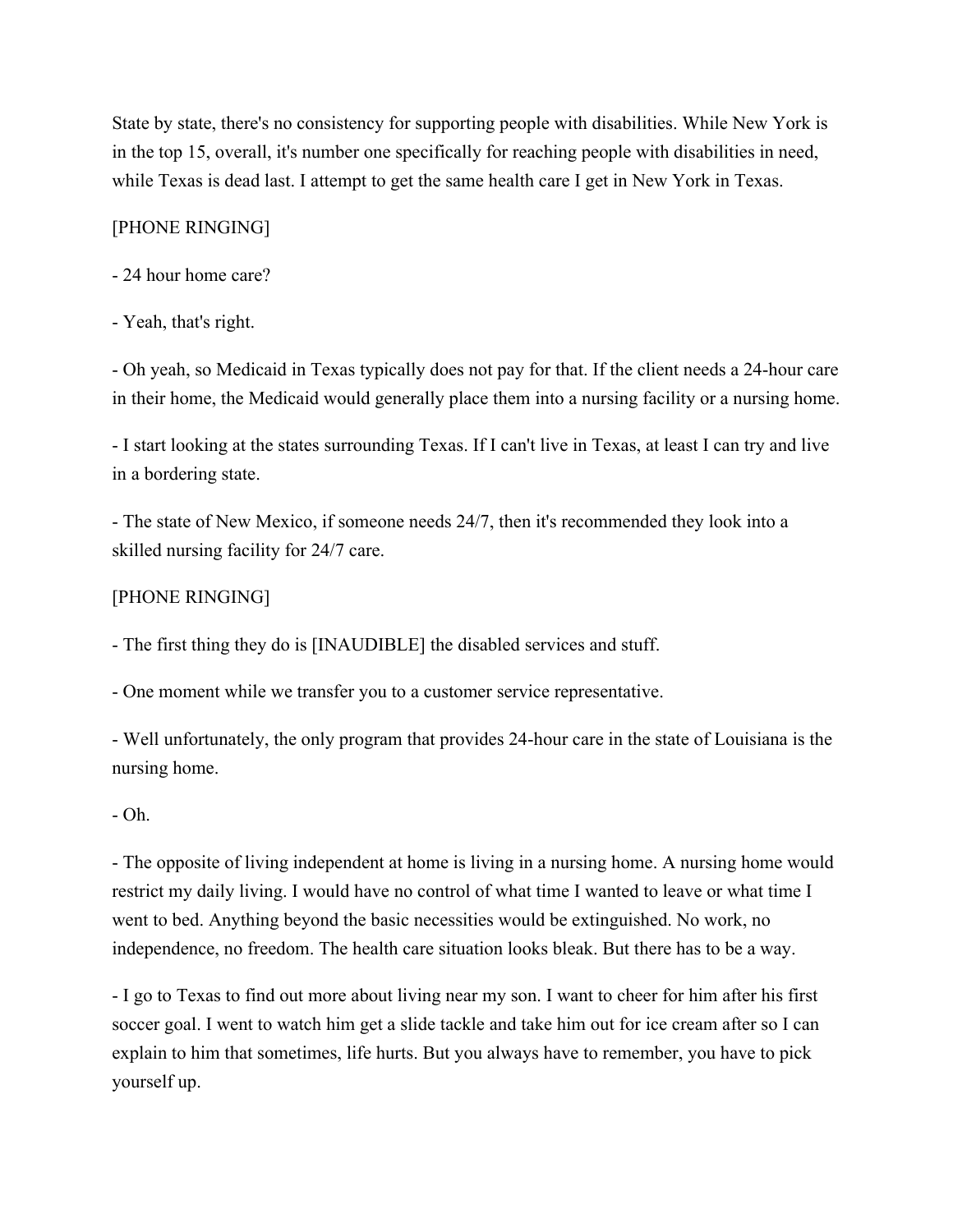- Here we go.

- I interview others with severe disabilities living in Texas.

- I have a traumatic brain injury caused by a motor vehicle accident. We're proud to be Texans, but we're not necessarily as proud as some of the shortfalls on programs for disabled people.

- We were in a car accident how long ago, eight--

- 2008.

- It looked like there was life in her eyes but no life in her body.

- Can you be on Medicaid and get 24/7 in-home care?

- You cannot get 24/7 care.

- I don't buy it. I'm not buying this whole national and state mindset. When you represent people with disabilities who are generally considered the lowest income demographic group in our society, if someone does relocate to a different state, there should be at least no interruption of services. If there's some sort of smooth continuity of services.

- So, in my situation, to be closer to my son, he's in Texas. I live in New York, is there any solution? Or am I just stuck?

- It's almost like you'd have to reconfigure your life entirely, Jason. Because I just can't see that you could come here to be close to your son and find yourself in a position that the only way you can get the care you need is to go into a nursing home. And you'd find yourself, again, isolated from the child you want to be close to.

- I don't have words to describe how sad this is. I should be able to live near my son without giving up my reason for living. Is that so much to ask? Why should people with disabilities like mine be forced to make these impossible choices? But I'm willing to investigate anything. So, with no option left, I checked myself into a nursing home.

- The staff here are professionals. They do an OK job. But I have no freedom of movement.

 $-1, 2, 3.$ 

- No way to do my work or continue my activism.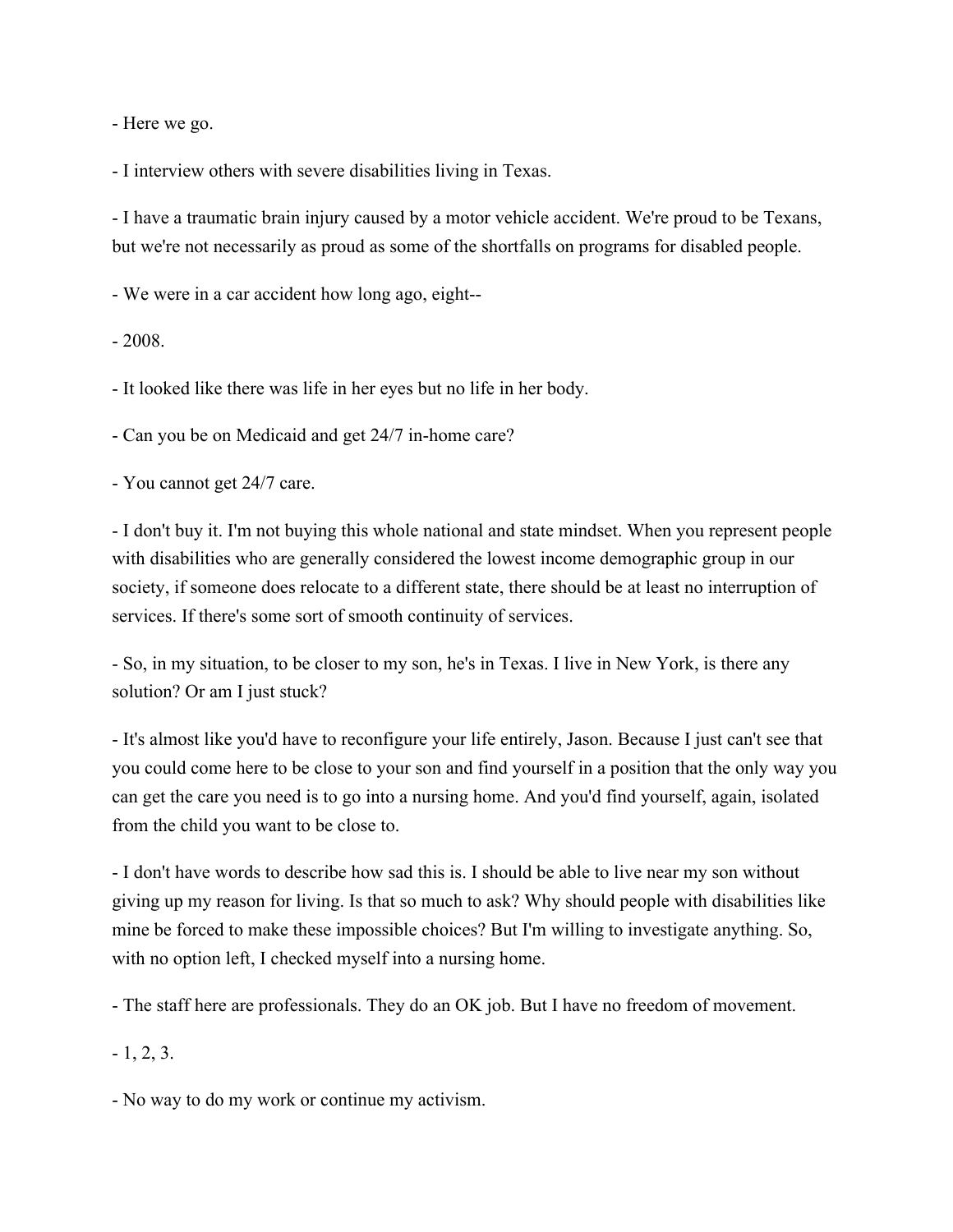- Good morning.

- Basically, I'm just put into storage.

- No, I mean, like, can you get the--

- Oh, just wipe your eyes? OK. Sorry. I thought you might like, to open your pores or something. You're on thin liquids? Does he need thickened liquids or still thin liquids?

What do you mean?

- I just want to make sure so I don't choke you.

- Regular liquids.

- Regular? OK.

- I just can't do it.

- I want to say to you that I want to be here with you, but I would die a slow death. So, I'm sorry, but I'm not able to do this.

- I wish more than anything that I didn't have to choose between the two things that make my life meaningful. My son and my life's work. But the differences between the care I get in New York and Texas forces me to live where I can get the health care I need and continue my career. This hurts. Nobody ought to be forced to make these choices. No matter how far away we are, my son, I will never abandon you.

JASON DASILVA: So yeah. I would encourage everybody to take a look at the work they are doing and see if there's ways to fit in qualitative storytelling to sit alongside some of the quantitative data that you have and see if the two of them can merge and work together. Because it can be pretty powerful.

So, I want to talk a little bit about what the things are that-- so a docufilm filmmaker, like myself, what we really think about. So, we think about, when coming up with a new project, it's important to think about the subject. So, the interviewee and-- but before that, you really do need to have your crew.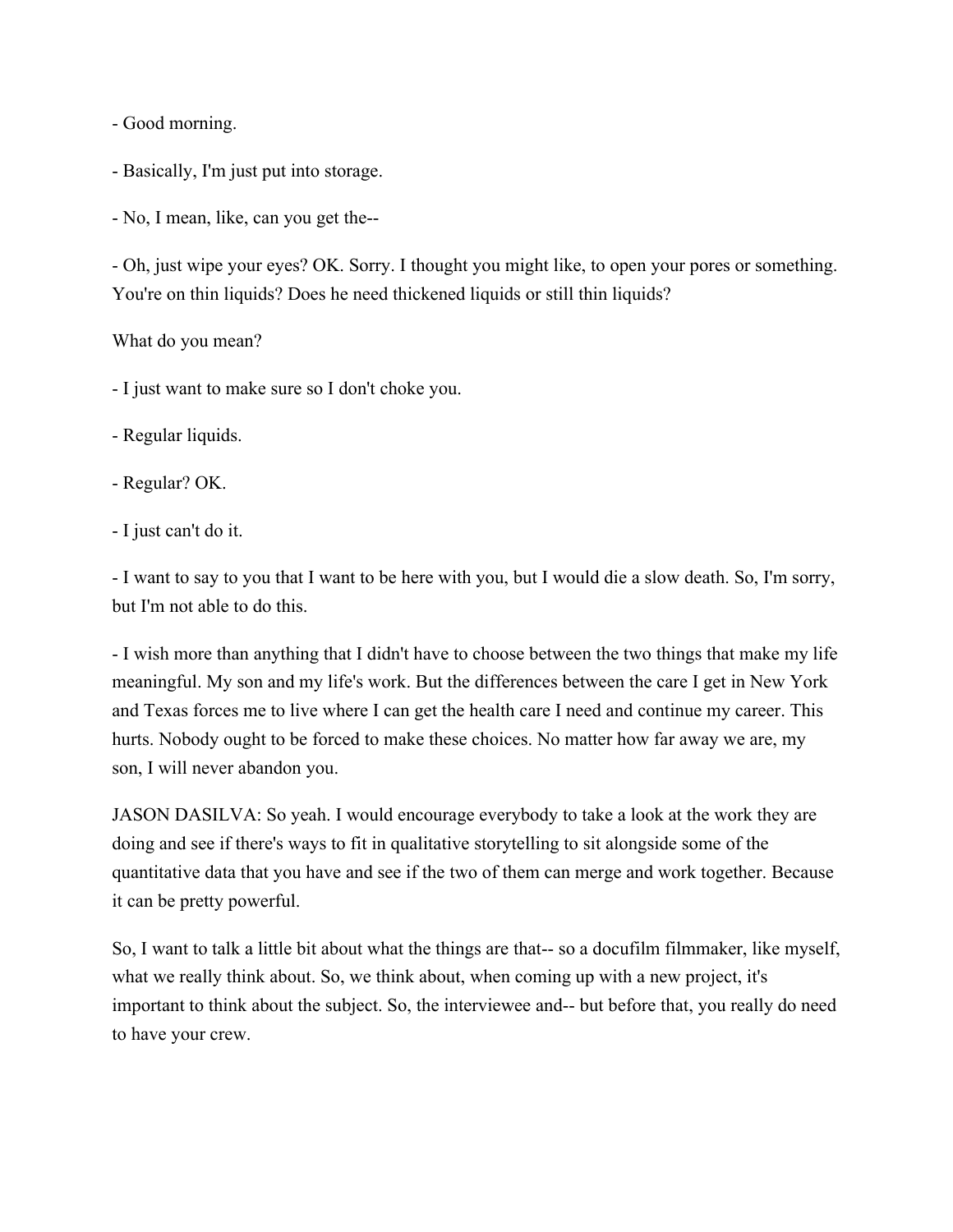So, a crew is your sound person, your camera person, your editor. You merge that with your subject matter or subject that you work with, and you work to build a relationship with. Then you merged those two elements together. So have your cast meet your crew, then they work together. And then take all of that, combine it, and then you cut it with some B-roll. We didn't do it in Disability Stories Project. But when somebody says something, you could pair it with, show some of that footage that-- you can come up with footage to show what they're talking about.

So, the most important thing. So, the different elements of documentary, so the most important thing for this is the interview. So, who your subject matter is. Things to think about. So, I'm just going to scroll through these. Think about cinema verité. So, what that is, if you don't know that- - so in French, it's true cinema.

So, finding the fly on the wall technique of filmmaking is what would be happening with that subject if you didn't have the camera there. So, they're less obvious. So, a good way to do that is just to shoot. And then another one is archival footage. So, find the other old archival footage of the subject matter that can be connected to. Next slide.

So now I wanted to get into another-- so this is what I'm actually currently working on. So, it's called AXS Map. Well, I'll just show you the video. It's three minutes long.

- As a wheelchair user, I imagine a world where I'm not stuck at home and it's really easy to get out there and be in the city. I mean, I say to myself, what if there was a way to find all the places around me that are wheelchair accessible. I dream to find all the places that at least I can get into without a step or a stairway.

Hi. My name is Jason, and I use a scooter to get around. It's not so easy. I have trouble going to stores, finding bathrooms that are accessible, and meeting up with friends. Of course, I can call ahead, but many places say they're accessible but really, they're not. There has to be a better way.

So, I had an idea. What if everyone could share all the accessible places they know? And what if all this was put on one map? And that map was available on the web and mobile phones? I call it AXS Map, an online and mobile app where anyone can search for accessible places or review them on their entry ways or bathrooms. AXS Map opens up a whole new world of choices. And I can instantly find all the accessible places around.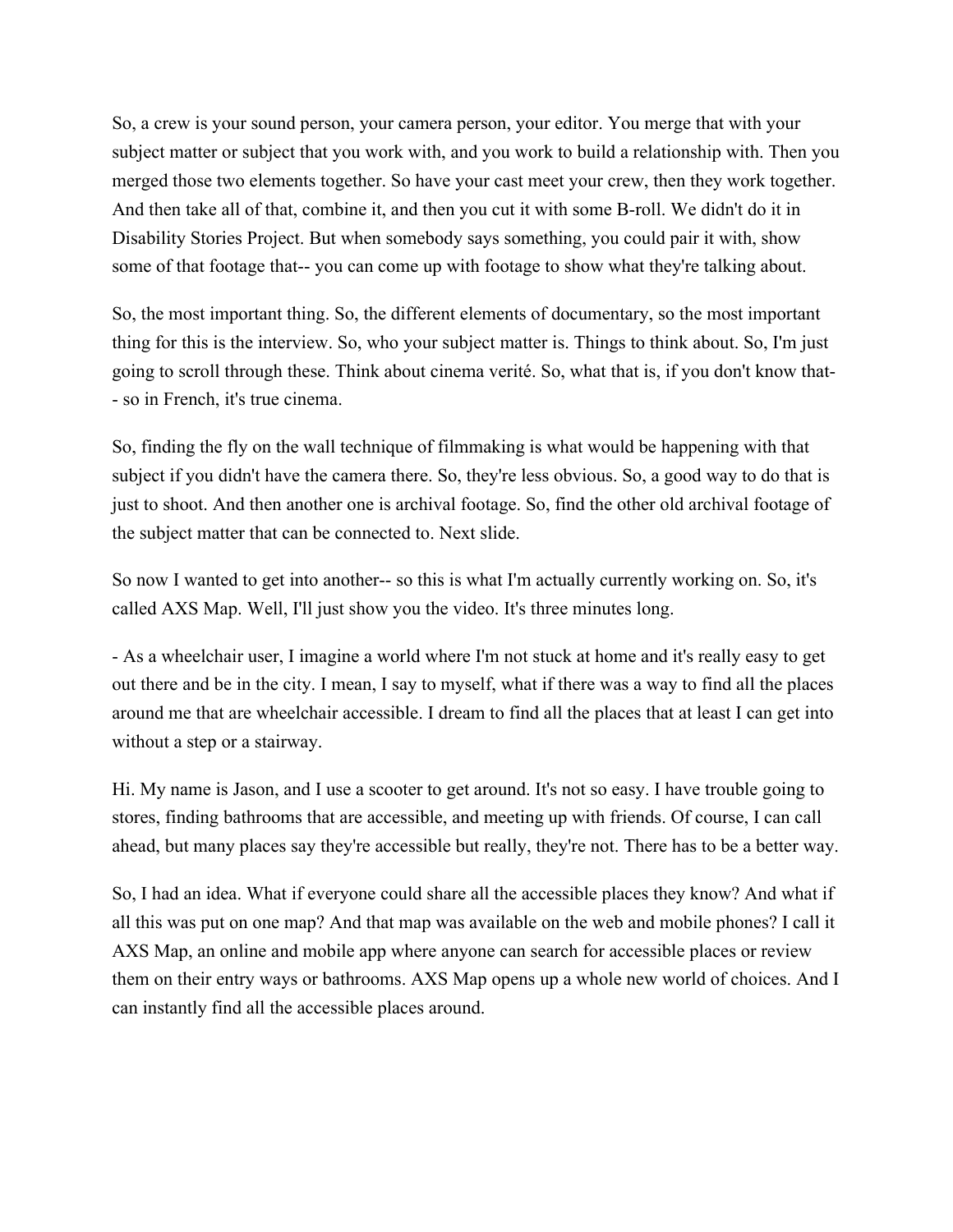Where to eat, shop, grab a coffee, or get a haircut. Even if you're not in a wheelchair, you're invited to give ratings and contribute. AXS Map is powered by you. The more you review, the better it gets for people with canes, walkers, or wheelchairs. Even moms and dads with strollers.

AXS Map is your ticket to mobility freedom. It's easy and free to use. Help make this world a more inclusive one. Join the movement today. Check it out. Axsmap.com.

#### [JAZZY THEME MUSIC]

I'm beginning to tour around the world with AXS Map.

- Regardless of country, where you are, everybody understands what it was like to lose your freedom and not being able to go someplace.

- We are setting up mapathons all over the world, like this one in Tbilisi, Georgia. A mapathon is on is the easy way for people to get together and map their cities.

- So, five stars the most, one star is the worst.

- There's a problem with the step outside.

- Let me explain a mapathon a little bit further. Have you ever thought about getting a whole group of people together to map a whole neighborhood? Well, that's a mapathon. And the cool thing is, you can invite anyone you want to your mapathon, and we'll help you do it. And the even cooler thing is, you and your friends can compete to see who can add the most reviews.

- Wow, that's awesome.

- Yeah. Check out the scoreboard.

- Cool!
- I'm sold.

- Thanks, Jason. I'm going to start a mapathon.

- Thank you for all your support over the years. Help us get AXS Map out there through a mapathon events. Check out the rewards on the right and be part of the action.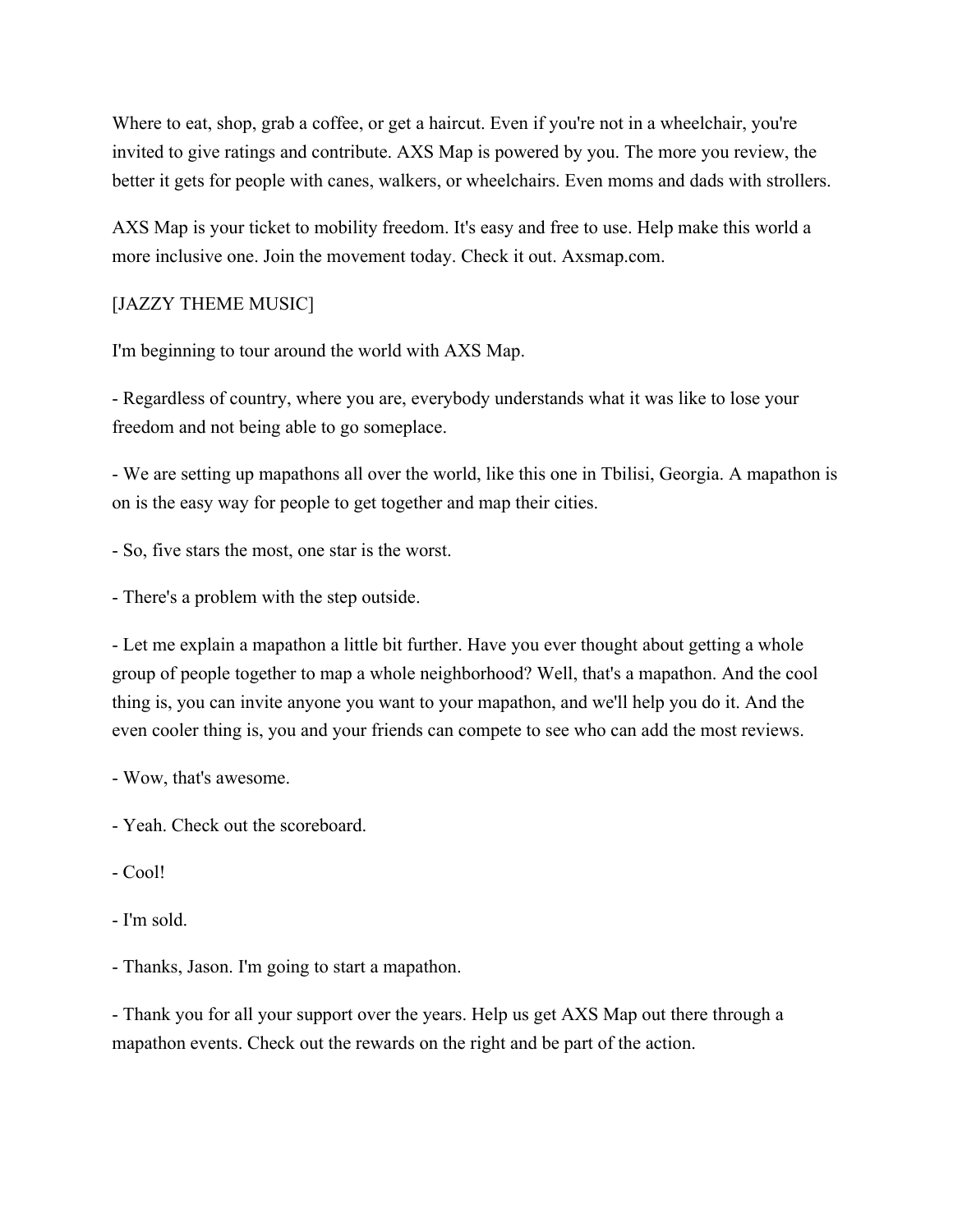JASON DASILVA: Yeah so, the same way that TripAdvisor uses the crowd, that's exactly what we're doing with AXS Map. So, we're hoping that people can easily find places. and rate some place, go into a venue, and then submit there. And then it's crowdsourced. So that means that everybody else can see it.

These are some of our traction and growth. You could see we've had some big numbers. It keeps growing. And below, we have some different reviews. We work closely with Google. So GoogleServe, we work with them as a nonprofit every year. We have some big outreach through them.

Now we're doing something called data mining. So, like, we're able to crowdsource. We're combining that with the ADA. So, if some places, the ADA, they go on our map if they've been legitimized by the ADA. So, we have a lot of reviews based on that. And we do that through some computer algorithms, searching ADA.

So, it's easy to do. I encourage each one of you to try it. Go to www.axsmap.com. Register there, and just review some place in your area. It's available in all the nations around the world. So, it's right there in your hometown. Pull out your phone and check it out.

And with that, yeah, my dream, and it's slowly coming true, for a world that's 100% accessible. And with your help, we're getting that much closer. Thank you very much. And I think that's it. So, Jae, do you want to add-- let's do the Q&A.

JAE KENNEDY: Yeah, we're going to go to questions in a minute. But I think, I mean, Jason is being kind, saying that we need to work with researchers. We need both of these kinds of messaging efforts. I was struck, though, looking at this, how it's easier to work with Google and do a worldwide project than it is to get the US government to approve a disability benefit at a national level. It's maddening. I've been working on personal assistance services. That's how I started my research career.

And it's so frustrating. But I think these kinds of personal stories can help illustrate the problem. And it's really neat that you're able to do that so effectively. So, I'm not sure who's moderating this, but we'll be happy to take any questions. I've been monitoring the chat a little bit. It's mostly just rave reviews for you, Jason.

JOANNE: This is Joanne, and I just want to say, yes, it's just been comment after comment about how wonderful the videos are, thank you so much, the powerful message that you're sharing.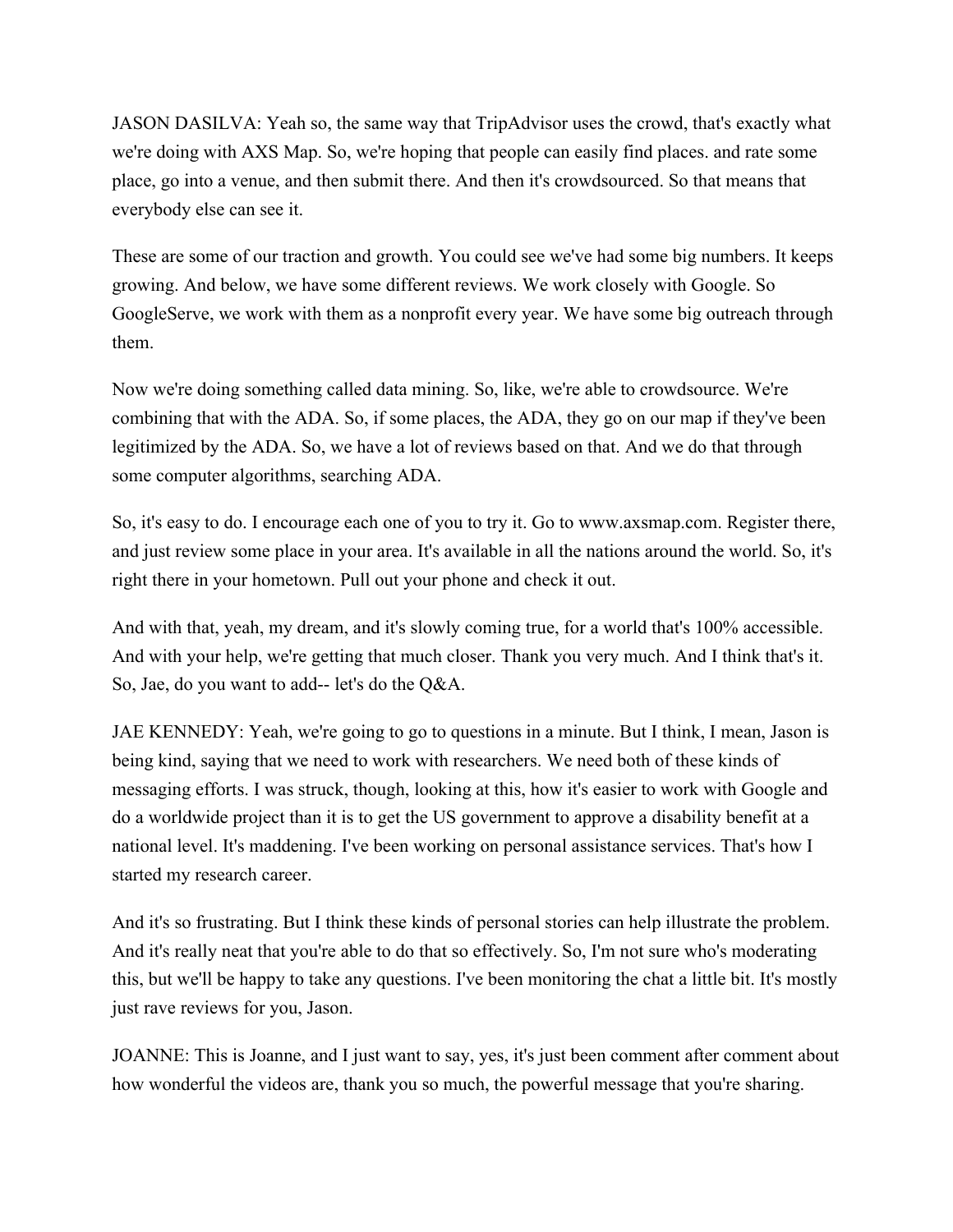And it's great. We really appreciate you both being here, giving the research side a little bit, and then the personalizing it. It really does make a difference. It tells a story in a way nothing else can.

We don't really have time for you guys to take questions, but we will be going next to our discussion session where we have some reactors. But we can also then take that time to address questions from the audience that may come in. So, I'm going to go ahead and pass this off to Kathleen, who will be guiding the discussion session. And we will have our three reactors back, that we've had previously.

KATHLEEN MURPHY: Thanks, Joanne. So yes, for those of you who are perhaps just joining us after the break, we did introduce our three reactors earlier today. So, we are joined now by two Jessicas. We're going to call Jess Chaiken Jess for the purpose of distinguishing. She is from the National Rehabilitation Information Center. And Jessica Lukefahr, who is in Texas and may comment on that lived experience. And she works for Portland State University. And Regina Rice is joining us from Vocational Rehabilitation, from the state of Florida, their Department of Education.

So, what we did last time, is we had each of our recruited reactors who have had the opportunity to see this material ahead of time and think about it a little bit, give some immediate feedback. And then we'll go to audience questions and comments. Just before we do that, I think, I don't know, Jason, if you've been able and Jae, to see the comments.

Obviously, and I think you're probably used to this. A lot of people are very moved emotionally by what you have to say. So, I just want to acknowledge the general message of power of your films, and how that's resonating with the audience. And since some of the questions were earlier on in there, a bit more technical. So, I didn't want to just jump into anything like that. So as far as going back to the reactors, we'll do the round robin again like we did last time, but reverse order.

So that would mean Regina, if you did have anything that you wanted to share about this presentation, we are ready to hear it.

REGINA RICE: Hi. Again, I'm Regina Rice, with the Florida Department of Education, division of Vocational Rehabilitation. I am a white woman with short black hair. And I realize the sun is beaming in on me, but I don't have a way to close that blind.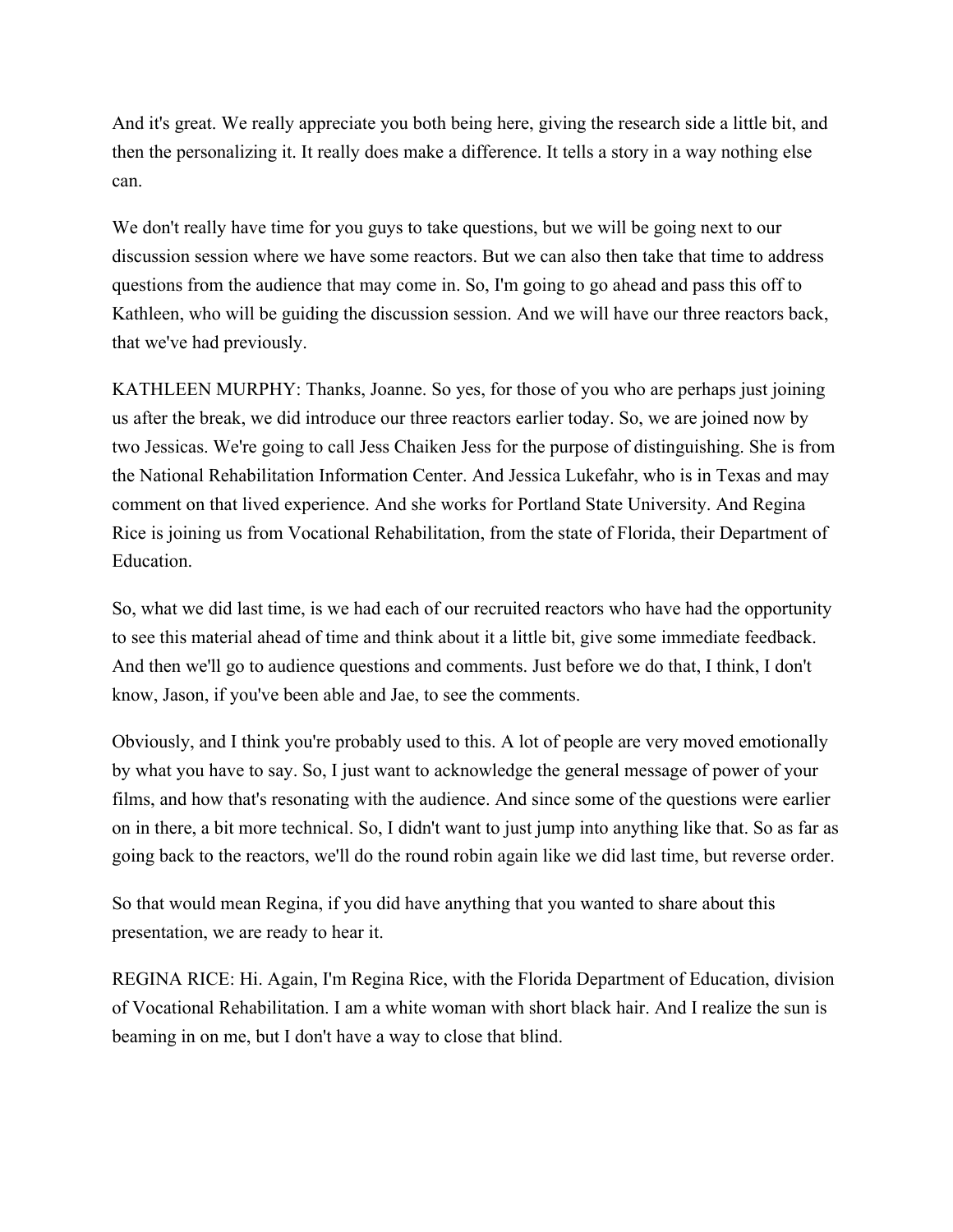But I guess I was struck by the difference between the second video, which was pretty good quality. It was really good quality. And then the third video, that just, the different impact that they had on me. So, I guess that was really, was a great video, the third one, the ones that Jason did. And it just had a different feel when you were talking about his personal story.

KATHLEEN MURPHY: Thanks Regina. Jessica Lukefahr, did you have anything you wanted to share with the audience? I know you did put some chat in.

JESSICA LUKEFAHR: Yes. I was looking at some notes. Yes. Both of you, fantastic presentations. It's so nice to hear the exact terms of what I am going through. One of the insurance issues that I'm struggling with is that for me to keep my physical health up with my cerebral palsy, I need to see a rehab therapist.

And usually that's due to somebody having an injury, a temporary injury. And so, what insurance does is they allot you so many visits, and you have to show improvement. Well, I need to tell them, that that's not going away, but I still need to keep going so I keep myself in shape. And that's something that's very difficult, because every six weeks, I have to come up with another goal for myself that I'm not sure if I'm going to be able to make or not.

But also on Jason's video, with you going into the nursing home, I was bawling like a baby when I saw that. Because I am facing that decision right now. I'm able to live on my own, but I need somebody on call. And that does not exist. On call does not exist. You have to either have somebody for so many hours, and then you don't have enough hours.

And as you found out in Texas, they don't do 24-hour care. And so, I'm having to debate whether I can be able to live on my own or whether I have to go into a nursing home due to assisted living due to safety. So, I'm facing that choice right now. But anyway, those were my comments.

KATHLEEN MURPHY: Thanks for sharing that, Jessica. And I'm really sorry to hear that. So, Jess, did you have anything that you wanted to add? Jess Chaiken?

JESSICA CHAIKEN: Sure. Again, I saw quite a connection to the idea of personal storytelling, policy, and research. I know in previous KT conference sessions, we've talked about how the policymakers tend to go to the organizations to find out what their community needs. And so, we've talked about researchers connecting with organizations, something like the MS Society or something, to get their research into the community's hands, and that gets to the policymakers, and then that becomes policy.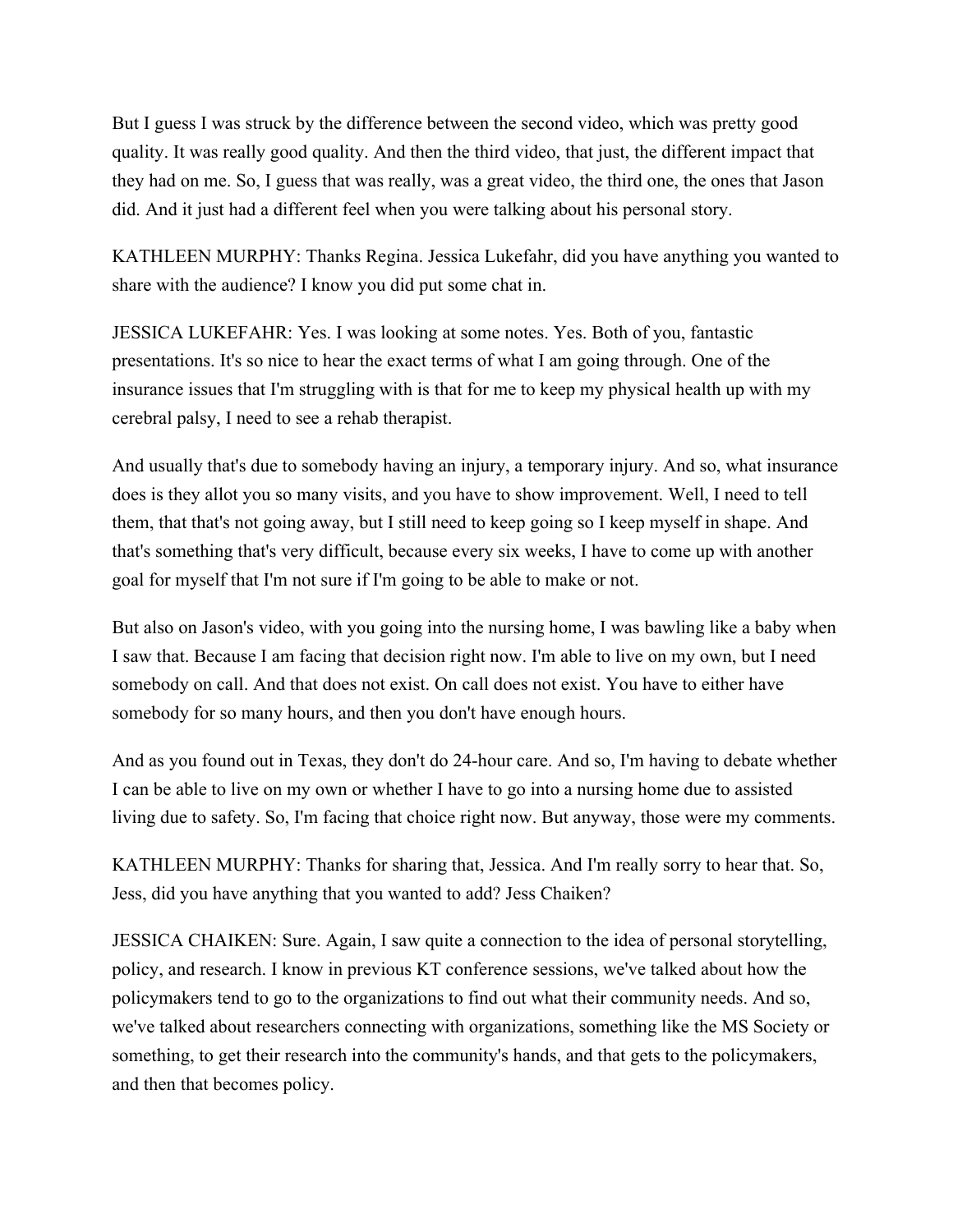And seeing, hearing, the personal stories and again, having the personas, for the personas, to hang the research on, to hang the potential policy on, I think is incredibly impactful. We certainly saw that, Jason, with your video. You are embodying the implications of policy. So are you, Jessica. And you write that the stories are so compelling.

I think there's a risk of thinking, well, this is just one person's story. So, I'm thinking, how do we make sure that the people who are hearing the stories know, this isn't just me-- and not me-- but it's not just Jessica, it's not just Jason. There are thousands of Jason's and Jessica's, if not millions, and how do we convey that it's not one person's story, it's millions of stories. There's just one person who happens to be telling it right now.

JASON DASILVA: Yeah, that's a really good point. I totally agree.

JESSICA CHAIKEN: Yeah. Also, I really love the crowdsourced model for the AXS Map. One of my friends is a super Wikipedian. I think he's got something like 8 million edits or something. And the idea of the mapathons makes me think of the Wikipedia sprints, where they try to fill a blank spot in Wikipedia, like women in science or something. And I'm wondering if the Wikipedia community that's so engaged in doing that can help inform that mapathon format.

JASON DASILVA: That's great.

KATHLEEN MURPHY: Thank you, Jess. So, we do have some questions that are in the chat. And from We Gather, when you register, we ask people if they have any questions. So, we've put together some of those. And they tend to be a little more process-oriented. So, before we leave the overall goal in impact of these films, I just wanted to make sure, Jason and Jae, that there wasn't anything else you wanted to say in response to what you've just heard from Jess, Jessica, and Regina. Or are you ready to move on to things that are really a little more nuts and boltsy?

JASON DASILVA: I have to agree with what Jess said that it's one person. We're just telling our own personal stories, but really there's lots of other people that these stories are affected by situations like this. The great thing is you can actually get cameras these days and you can just tell these stories cheaply. So, I encourage everybody to do that.

KATHLEEN MURPHY: Sorry, Jae. Go ahead.

[CROSSTALK]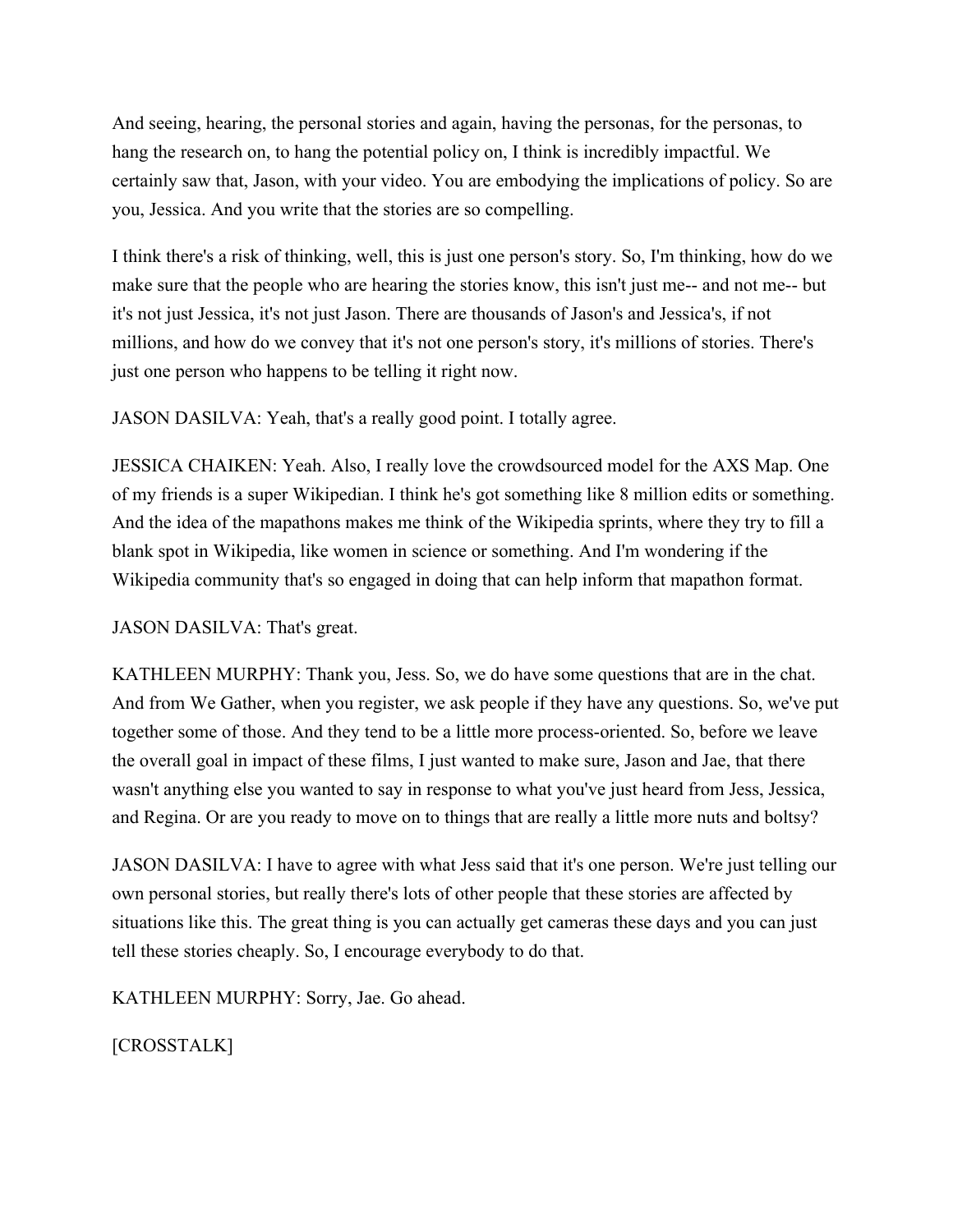JAE KENNEDY: ... where they mail participants either smartphones or little video cameras or just digital cameras and try and get people to collect their own evidence, to show what's going on in their lives, and you pull that together and you can look at those pictures or clips and start to string those together. And it's just a different way of collecting and analyzing data. And it can be quite powerful.

I guess I would just say, to get back to the fundamental question of influencing policy-- there's-- I'm going to forget the name of the guy that originally came up with this. But when you're doing policy messaging, it's important to clearly state the problem. And also, once you've gotten people to acknowledge that yes, that's a real problem, try and offer a solution pair to that. I mean, Jason obviously couldn't end his New York Times thing with a barn burning speech from Judy Heumann about how we need a national personal assistance benefit or anything like that.

But he did a good job of that and the AXS Map thing. Here's a problem and here's a solution, and let's work together on that. So those kinds of calls for solutions make people feel empowered and engaged. So, I really like that about the current AXS Map project. And I think a lot of academic research drops the problem in your lap. We'll look at it and go, yeah, that's bad, and then it doesn't move anywhere.

So, I'm actually quite hopeful for this kind of approach is starting to at least change public consciousness as the scope of the problem and try and come up with some collective solutions. And they may not involve government action. They may involve people working together with companies and technology.

KATHLEEN MURPHY: So yeah, getting to that more-- the focus of today's strategies, for whether it's policymakers or other people who can change rules and regulations that affect lives. They may be at companies. I'm going to combine a couple of questions. Jason, this is a question for you. Joey Gidseg was wondering-- I'm going to say two questions. One and then another one. Do you have any advice for explaining a problem through personal stories briefly?

These stories are really complex and challenging to try to condense. And I think it was Nat Dean was pointing out earlier, especially if you're going to be using it as testimony, sometimes you only have two minutes. So how do you know how to make something both compelling and concise? Do you have any suggestions?

JASON DASILVA: Yeah. I think that I deal with that every day, too. Like how do you make a story as impactful as it can be, but as concise as it can be. There's no easy solution. But it just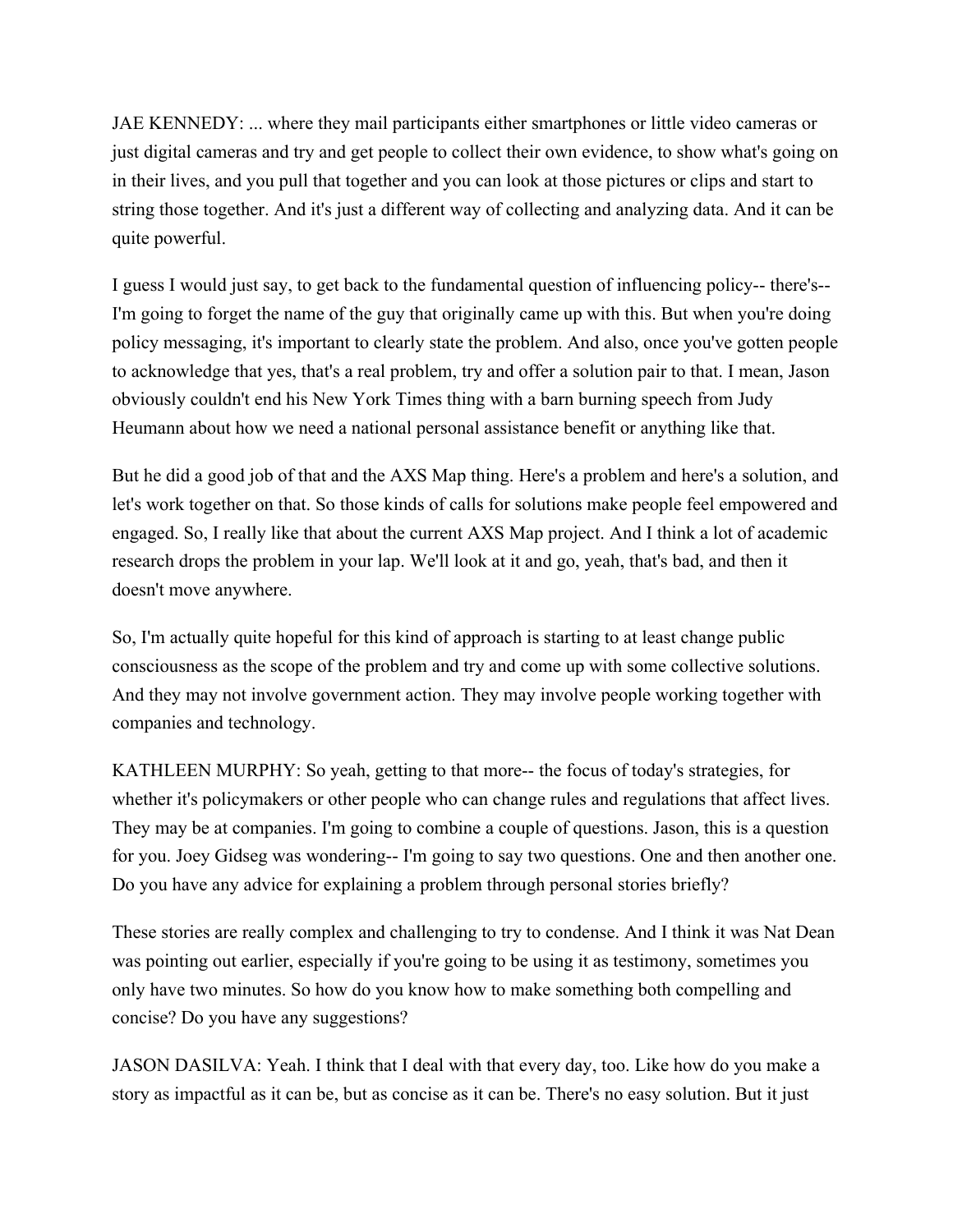really comes down into the editing. So, script writing and editing, and get your story as tight as it can be.

JAE KENNEDY: Yep. Same with journal articles and grant proposals and other things like that. Editing is the most important part of the process in a lot of ways. So, spend time on it and get help. Because if it's your baby, it's really hard to see the problems in it, or you don't want to cut something that you really worked on. But the point is to change minds, not to show how clever you are.

KATHLEEN MURPHY: Exactly. And so, in the spirit of nothing about us without us, which has been invoked a couple of times this week and applying that to the informed consent process. Allison Taylor had a question. So, in your informed consent process, were participants given other options for participating? Could they do audio only and or grant permission only to use the transcript for research, but not sharing the video excerpts publicly? So do you think tiered--

JAE KENNEDY: Yes. We gave them options to opt out. And I verified with the participants that they were OK with us using the video clips. So, I got permission from those individuals on top of, in the initial process of explaining the study, the purpose of the study, what we're going to do with the data. They were told then that they could opt out at any time. And they weren't given- well, we asked again if we could use the video for our website.

So, they could have said no, and we would have respected that. So, it was different. It was less formal, this part of the process. And it was also just a lot more complicated and required a whole different skill set. But I think IRB is-- I mean, there's an exemption for oral history, right?

I mean, when you ask somebody to talk about what it was like to be a Black girl growing up in the Deep South before desegregation, for example. A lot of sociologists and anthropologists and stuff will talk to that person for days or weeks or something and get their whole story. You can't de-identify that. That ruins the whole point of the project. So, this is similar, I think, in that sense. I think, if I was going to make the focus of a project, I might try and bill it as an oral history with a video component and see if we could get it approved that way.

There are other researchers that may have some ideas on this too, on the line. I see one, at least. It's a challenge, but we do obviously need to respect their autonomy and their choices in the process, but we also need to be able to use this to educate and inform people.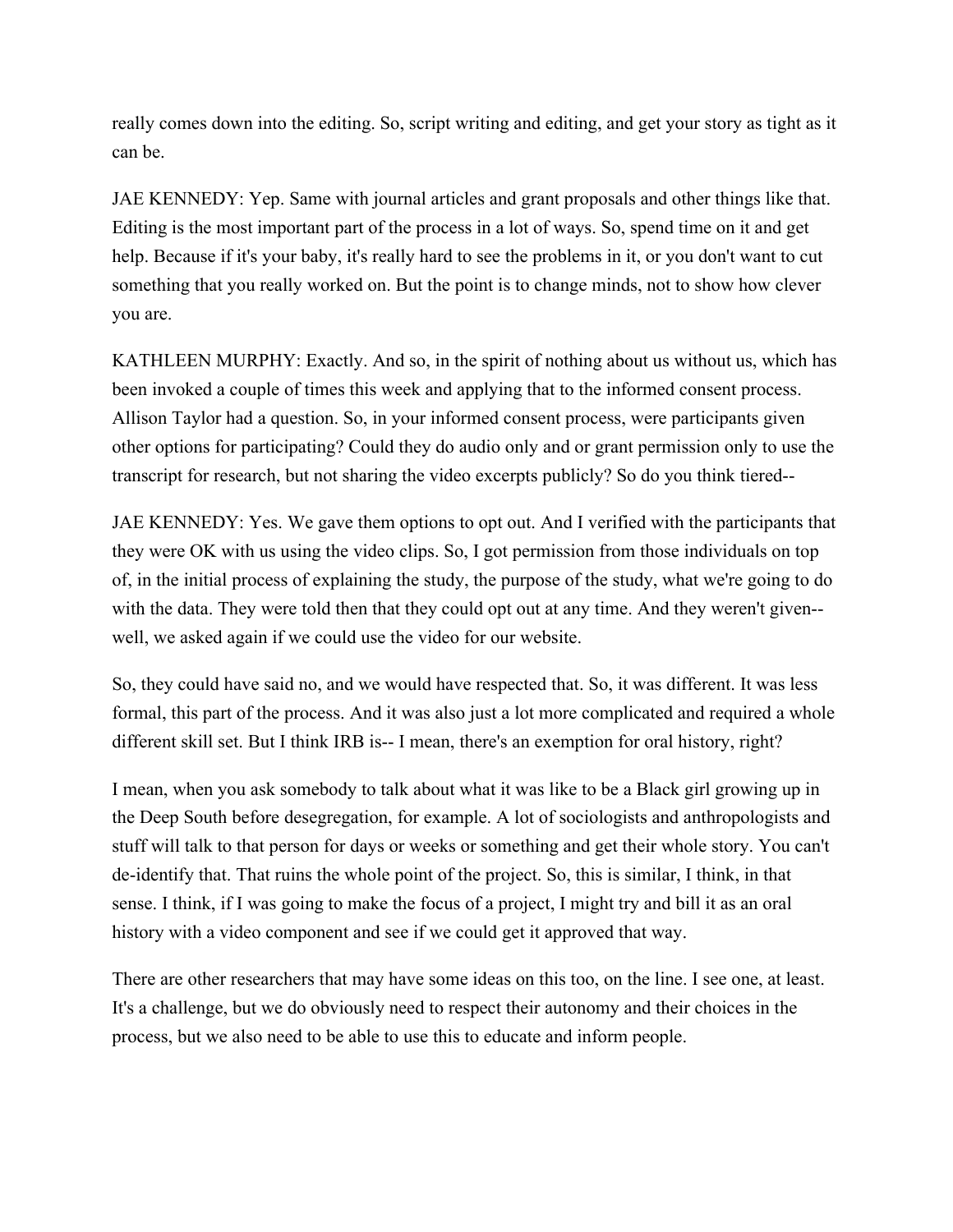KATHLEEN MURPHY: Thanks Jae. So, turning again to the reactors, is there anything that you've been thinking about as we've talked about these issues, about being concise, or-- Jennifer Sulaweski is noting that Jae, she's found it helpful to distinguish what's research versus storytelling/publicity. If it's done to share an individual story versus creating generalizable findings, our institutional review board doesn't need to review it. So, does it always have to be research?

JAE KENNEDY: No, it doesn't. I was trained to double bill it as research plus advocacy, which we try and do in this particular project. But I think that would make things clearer if I wasn't trying to do both simultaneously. So, if I was doing this over again, I would have hired Jason at the beginning of the grant and had him do his own thing and describe it as auto-translation work.

KATHLEEN MURPHY: Yeah, I don't know if you were with us Monday, when Tawara Good was here, and we were talking about the nothing without us nothing about us without us. And when she's a grant reviewer, she looks first to the budget, to see where resources are being devoted. And I didn't say it, but I thought yeah, it's like nothing about us without us in the budget, right?

JAE KENNEDY: Precisely. Yeah.

KATHLEEN MURPHY: So, we still have a few more minutes. So again, I don't know if Regina or Jess or Jessica-- don't feel like you have to, but if you are, if there's something that you want to share. Sure, Jessica.

JESSICA LUKEFAHR: Jae or Jason, if you guys ever need data or another story for your videos, I am available. So, because, I-- yeah, I had to tell what I told you, we're like two second stories. And I have a whole thing with a court case and Medicaid and I'm taking on Medicaid by myself, and I'm getting a wheelchair that I needed. I just can't say all of that here, but I do have a lot more to tell and a lot of perspective.

JASON DASILVA: You're in Texas?

JESSICA LUKEFAHR: Right now, I'm in Texas, but I went to college in Illinois.

JAE KENNEDY: Yeah, Jessica, thanks for sharing your experience. Lots of folks are dealing with that, and it helps to get those points out there. I think there would be valuable work being done training people, aspiring advocates, on how to tell their stories concisely and pair it with, and this is what I want you to learn from this. This is what I want you to change. This is what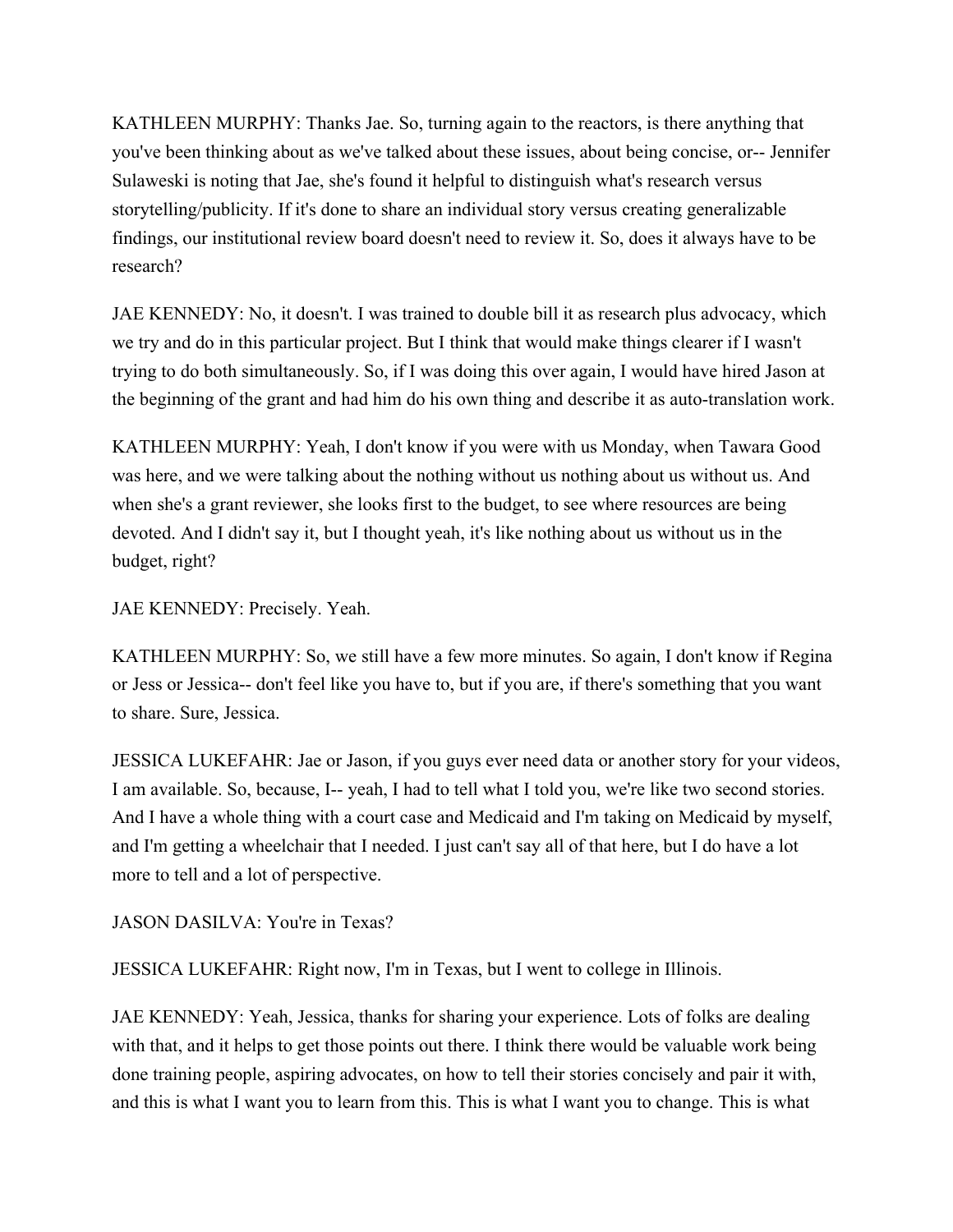needs to be done. So, if we can try and bring that into some of our knowledge translation efforts and training efforts, that would be useful.

KATHLEEN MURPHY: Exactly. I think Jess Chaiken has her hand raised.

JESSICA CHAIKEN: Yeah. I have two things. One is if you haven't investigated the StoryCorps model, the interview style of model and StoryCorps itself, they've developed an app that makes it even easier for just anybody to interview anybody else. And what I love about StoryCorps is that the stories are saved. They're archived at the Library of Congress. They're part of our historical record. And these the stories of how policy impacts people should be part of our historical record.

That was one thought. But the other was thinking back to the previous presentation, Dr. Golf? He had the graphic that showed the circular motion of research to advocacy to policy to research to advocacy to policy. And I actually sketched that out. And before, I said, politicians go to advocates to find out what they need.

And where researchers looking. What am I trying to say here? That it is so circular, that it should be circular. That we should keep informing each other-- these communities, the advocates, the researchers, the policymakers-- and keep that cycle going. I think that's one of the best ways that we can get keep change moving forward.

KATHLEEN MURPHY: Definitely. Yeah. The whole research practice and practice to research, right? Well, I think, since Jason-- before we turn to Joanne, who's going to close out the room, I did just want to let you know a few of the comments that were going on and bring it back up to how grateful we are to both Jae and you for bringing this work to the world and to us.

So fabulous, Jason. Love AXS Map. Service dogs, too. There are places that are pet friendly that place my service dog and myself at risk when pets are not well-socialized. Many, many thanks. Your story and your films are powerful. I loved the films. They moved me deeply, encouraged me as the guardian to my adult sibling with long-term disability.

JASON DASILVA: It's great.

KATHLEEN MURPHY: Very empowering message. Thanks for your contribution. Thank you for this session. So, you know, you've recruited more people to your choir, I guess.

JASON DASILVA: That's great. The power that comes with storytelling, it's really powerful.